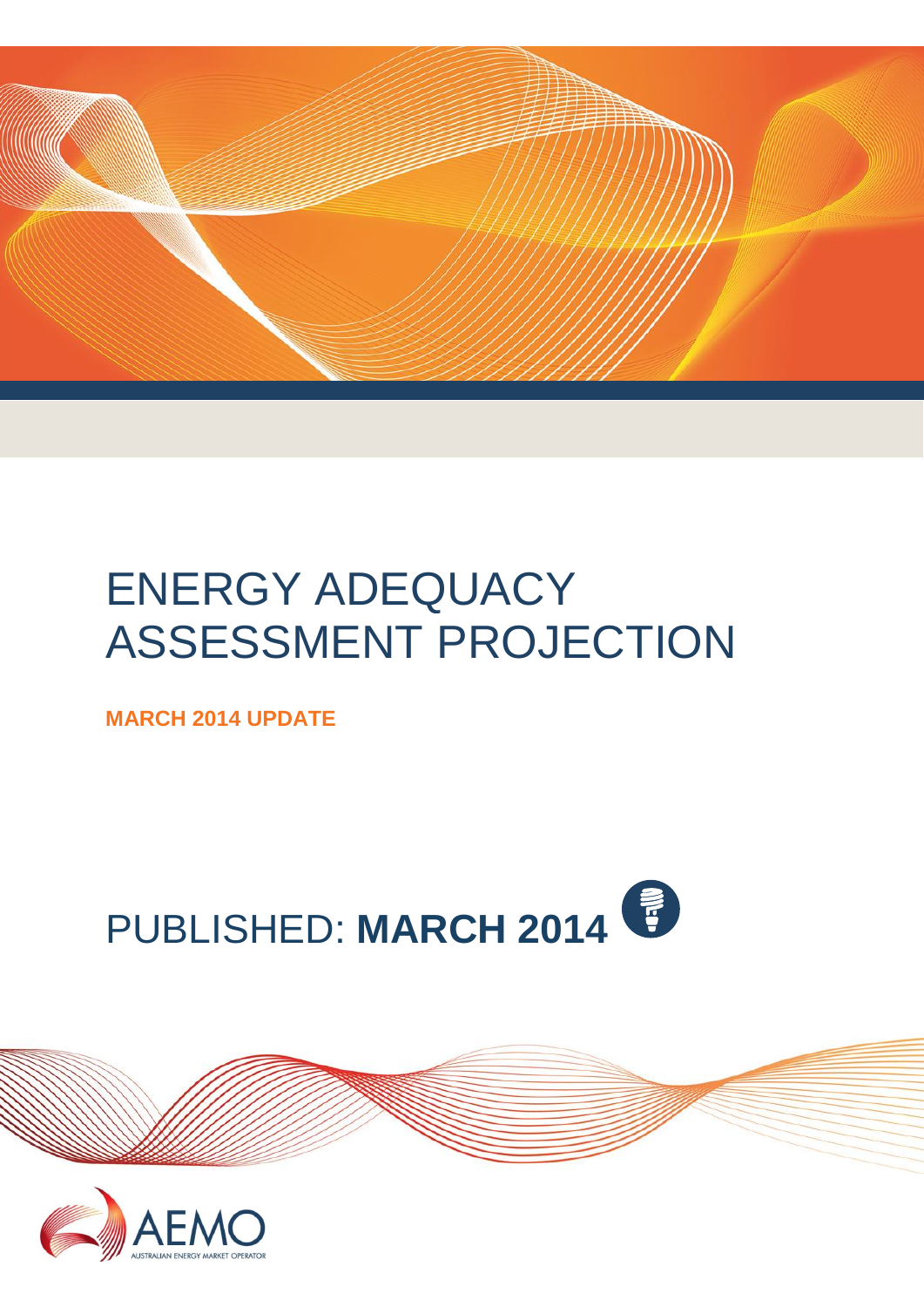

 $|? \rangle$ 



Copyright 2014. Australian Energy Market Operator Limited. The material in this publication may be used in accordance with th[e copyright permissions](http://www.aemo.com.au/en/About-AEMO/Copyright-Permissions) on AEMO's website.

Australian Energy Market Operator Ltd ABN 94 072 010 327

<span id="page-1-0"></span>www.aemo.com.au info@aemo.com.au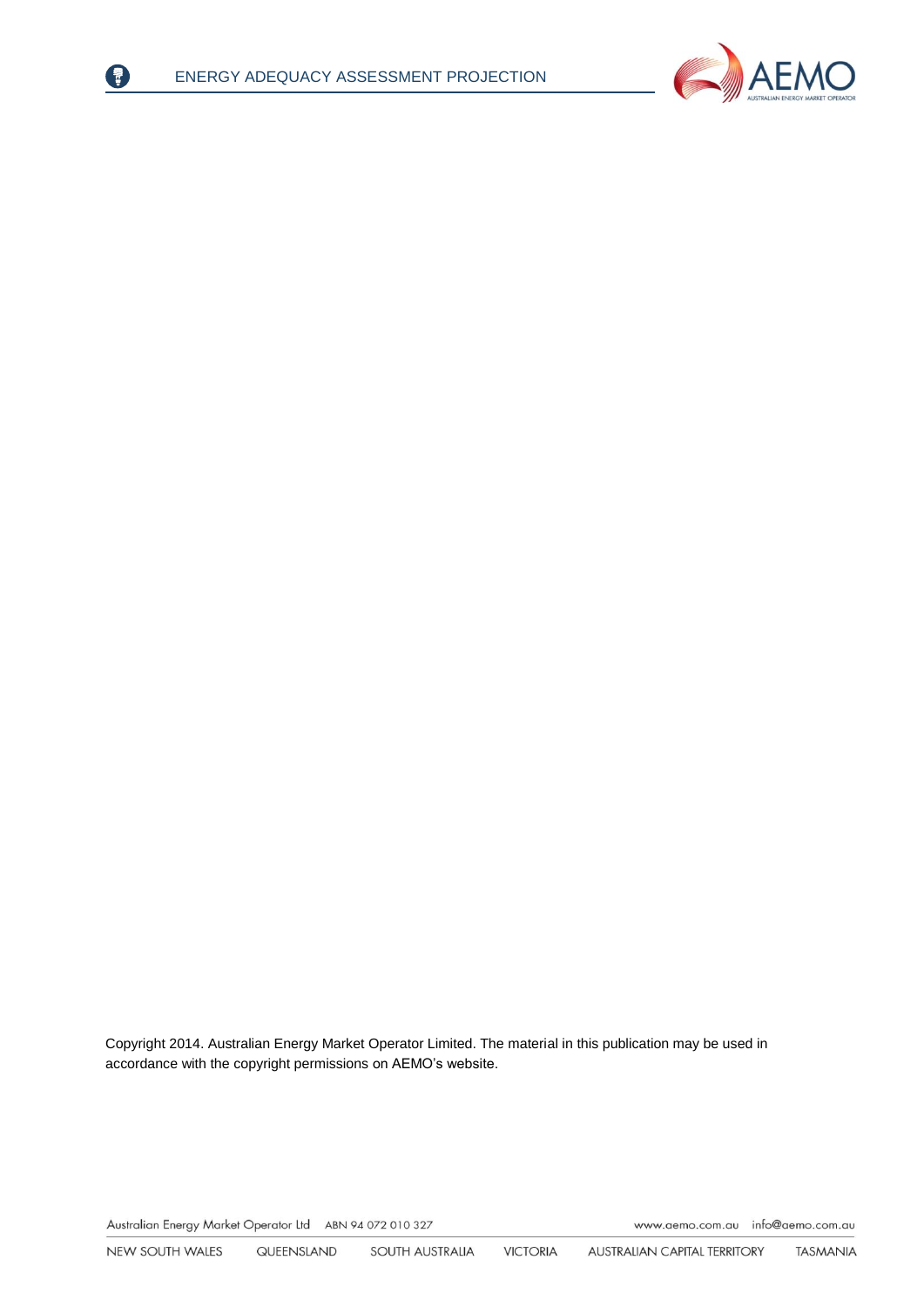

# IMPORTANT NOTICE

#### **Purpose**

This report has been prepared by the Australian Energy Market Operator Limited (AEMO) for the sole purpose of meeting obligations in accordance with clause 3.7C of the National Electricity Rules.

#### **No reliance or warranty**

This report contains data provided by third parties and might contain conclusions or forecasts and the like that rely on that data. This data might not be free from errors or omissions. While AEMO has used due care and skill, AEMO does not warrant or represent that the data, conclusions, forecasts or other information in this report are accurate, reliable, complete or current or that they are suitable for particular purposes. You should verify and check the accuracy, completeness, reliability and suitability of this report for any use to which you intend to put it, and seek independent expert advice before using it, or any information contained in it.

#### **Limitation of liability**

To the extent permitted by law, AEMO and its advisers, consultants and other contributors to this report (or their respective associated companies, businesses, partners, directors, officers or employees) shall not be liable for any errors, omissions, defects or misrepresentations in the information contained in this report, or for any loss or damage suffered by persons who use or rely on such information (including by reason of negligence, negligent misstatement or otherwise). If any law prohibits the exclusion of such liability, AEMO's liability is limited, at AEMO's option, to the re-supply of the information, provided that this limitation is permitted by law and is fair and reasonable.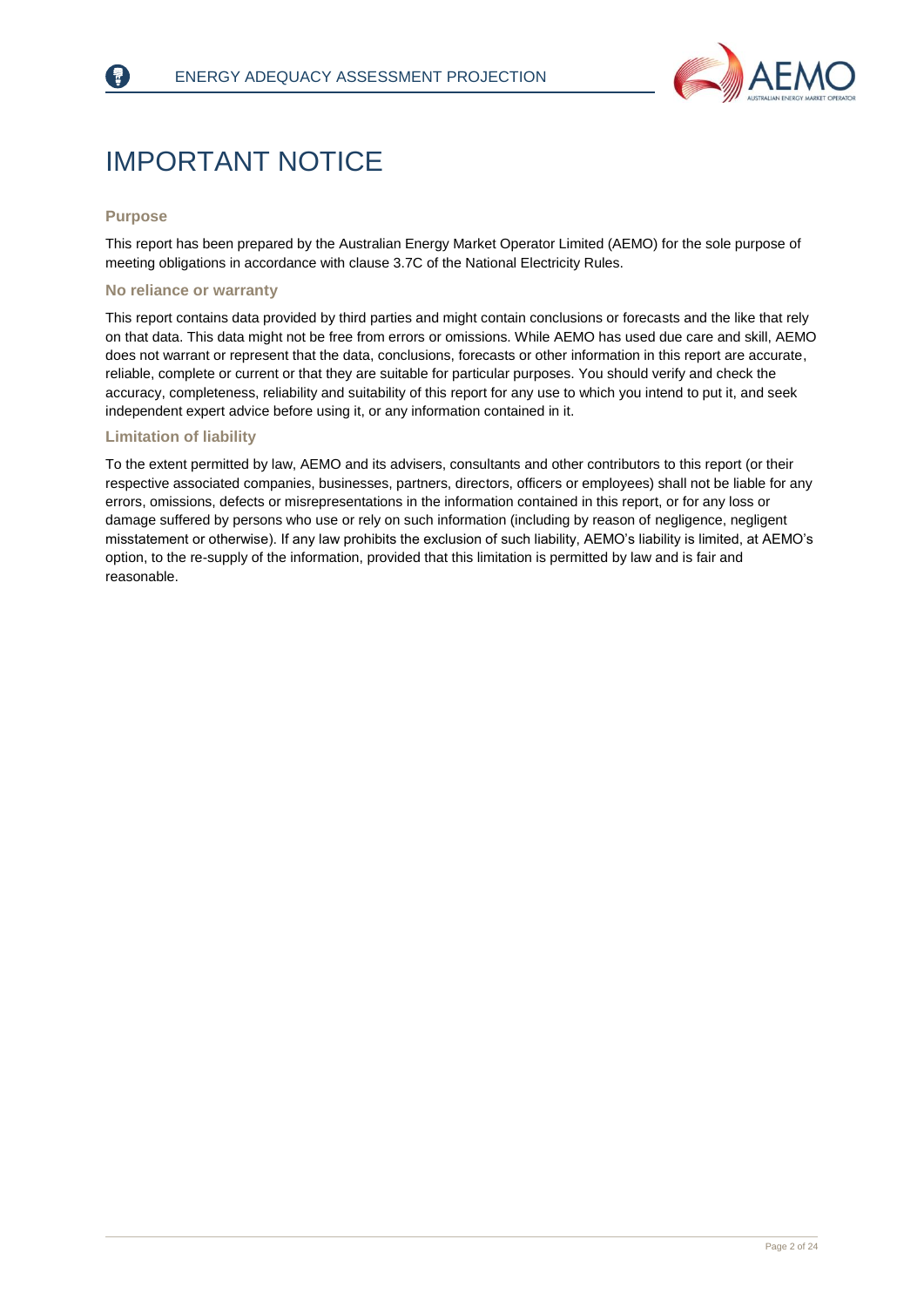

# <span id="page-3-0"></span>EXECUTIVE SUMMARY

The March 2014 Energy Adequacy Assessment Projection (EAAP) update provides an analysis of the potential effects of water availability and other energy constraints<sup>1</sup> on the electricity system under three scenarios over a 24month period.

National Electricity Market (NEM) standards determined by the Reliability Panel currently state that unserved energy (USE) per year for each NEM region must not exceed 0.002% of the total energy consumed in that region for that year.

The NEM is required to operate with defined levels of reserve to meet the required standard of supply reliability.

AEMO's March 2014 EAAP study results show that the USE forecasts fall within the required range for all regions for both years in all three scenarios.

A small increase in USE is noted for Victoria and South Australia in Year 2 of the March 2014 EAAP compared to the December 2013 EAAP update. AEMO attributes this increase to a Victoria power station restriction between January and March 2016, which was not included in the December 2013 update.

The March 2014 study results are based on the energy constraints provided by scheduled generators, as well as planned generation outages, power transfer capability of the NEM power system, and AEMO's own demand forecasts.

Information was provided on the level of energy constraints that each scheduled generating unit would be likely to experience under the three rainfall scenarios below:

- Low rainfall.
- Short-term average rainfall.
- Long-term average rainfall.

<sup>1</sup> Energy generation can be constrained due to fuel supply limitations in addition to water supply availability.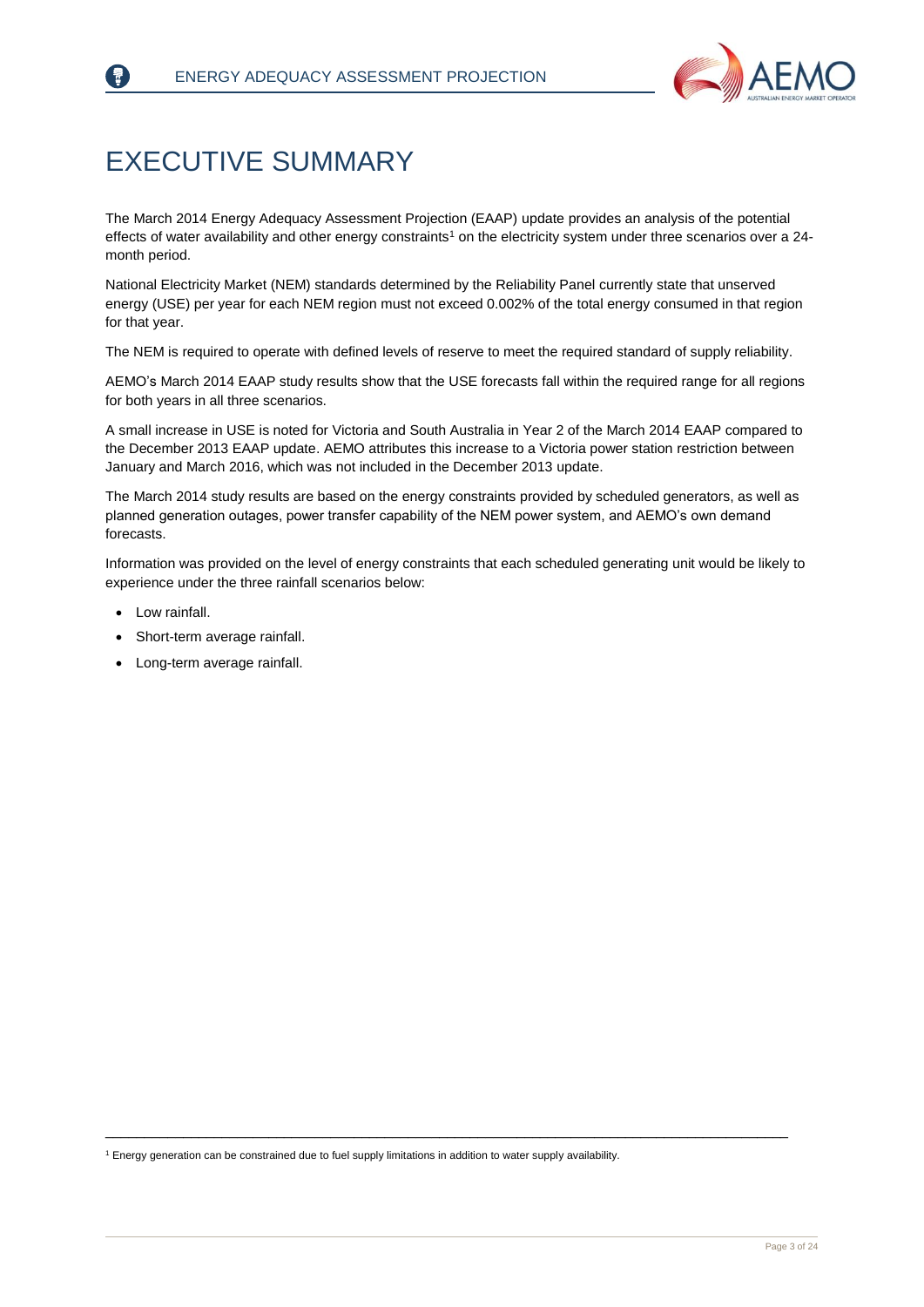

# **CONTENTS**

❸

|                                 | <b>IMPORTANT NOTICE</b>                                                                                                                                                                                                            |                                            |
|---------------------------------|------------------------------------------------------------------------------------------------------------------------------------------------------------------------------------------------------------------------------------|--------------------------------------------|
|                                 | <b>EXECUTIVE SUMMARY</b>                                                                                                                                                                                                           | 3                                          |
|                                 | <b>1. INTRODUCTION</b>                                                                                                                                                                                                             | 6                                          |
| 1.1<br>1.2<br>1.3<br>1.4        | March 2014 EAAP<br><b>EAAP</b> inputs<br><b>EAAP</b> outputs<br>Interpretation of the USE forecasts in this report                                                                                                                 | 6<br>6<br>$\overline{7}$<br>$\overline{7}$ |
|                                 | <b>2. RESULTS SUMMARY</b>                                                                                                                                                                                                          | 8                                          |
|                                 | <b>3. NEW AND RETIRED GENERATION</b>                                                                                                                                                                                               | 10                                         |
| 3.1<br>3.2                      | New generator projects<br>Retired generation                                                                                                                                                                                       | 10<br>10                                   |
|                                 | <b>4. DETAILED RESULTS</b>                                                                                                                                                                                                         | 11                                         |
| 4.1<br>4.2<br>4.3<br>4.4<br>4.5 | Scenario 1: Low rainfall, forecast USE<br>Scenario 2: Short-term average rainfall, forecast USE<br>Scenario 3: Long-term average rainfall, forecast USE<br>Forecast NEM-wide monthly energy generation<br><b>USE</b> distributions | 12<br>13<br>14<br>15<br>15                 |
|                                 | <b>ABBREVIATIONS</b>                                                                                                                                                                                                               | 22                                         |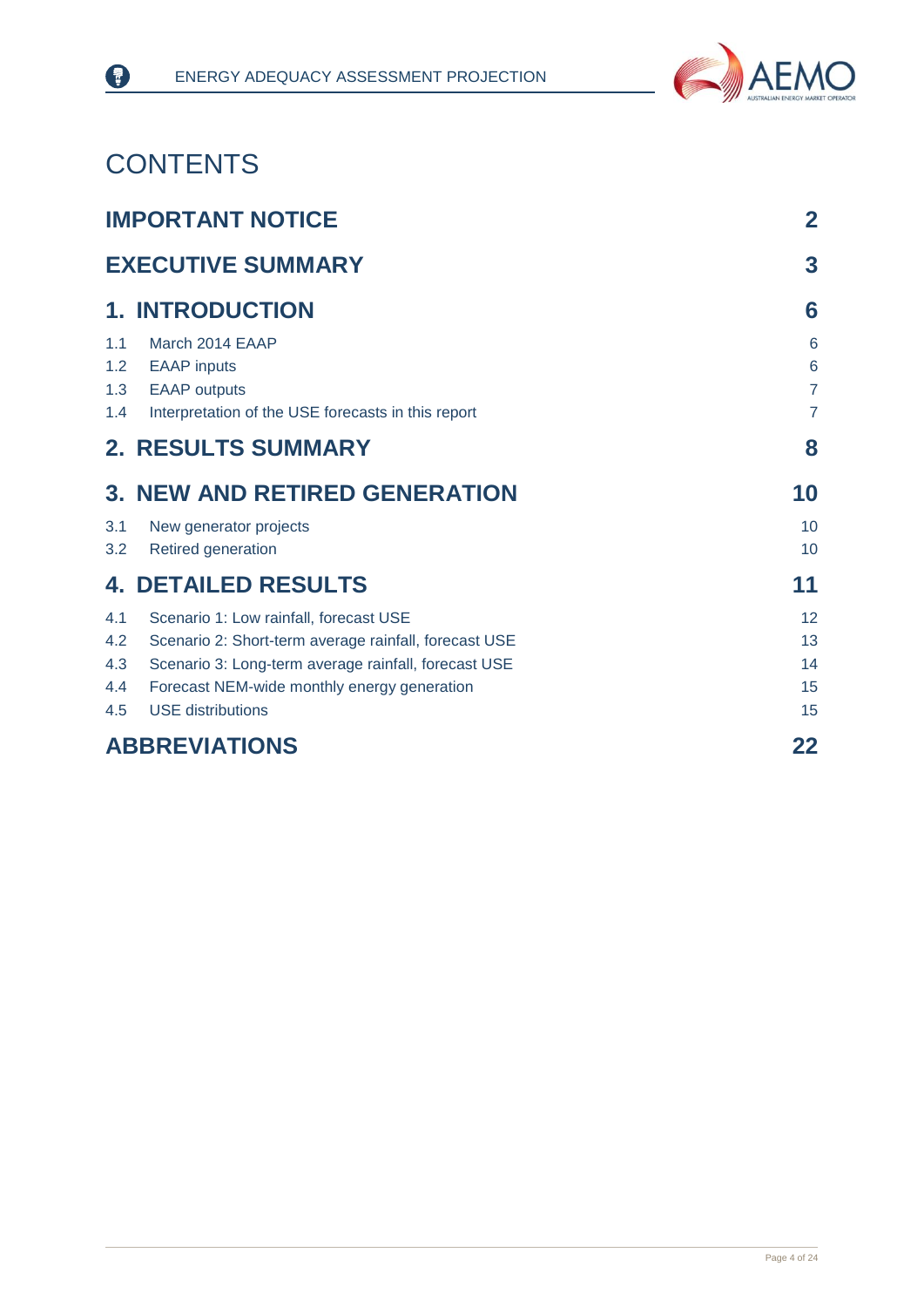

# **TABLES**

0

| Table 2-1 — Unserved energy for Scenario 1 – Low rainfall                 | 8                |
|---------------------------------------------------------------------------|------------------|
| Table 2-2 — Unserved energy for Scenario 2 – Short-term average rainfall  | 8                |
| Table 2-3 — Unserved energy for Scenario 3 – Long-term average rainfall   | 9                |
| Table 3-1 - New generators                                                | 10 <sup>1</sup>  |
| Table 4-1 - Forecast USE in Scenario 1 - Low rainfall, GWh                | 12 <sup>°</sup>  |
| Table 4-2 – Forecast USE in Scenario 2 – Short-term average rainfall, GWh | 13 <sup>°</sup>  |
| Table 4-3 — Forecast USE in Scenario 3 – Long-term average rainfall, GWh  | 14               |
| Table 4-4 – Forecast monthly NEM-wide energy generation, GWh              | 15 <sup>15</sup> |

# FIGURES

| Figure 4-1 - Low rainfall 10% POE demand scenario - Year 1        | 16 |
|-------------------------------------------------------------------|----|
| Figure 4-2 — Low rainfall 10% POE demand scenario – Year 2        | 16 |
| Figure 4-3 - Low rainfall 50% POE demand scenario - Year 1        | 17 |
| Figure 4-4 – Low rainfall 50% POE demand scenario – Year 2        | 17 |
| Figure 4-5 – Short-term rainfall 10% POE demand scenario – Year 1 | 18 |
| Figure 4-6 – Short-term rainfall 10% POE demand scenario – Year 2 | 18 |
| Figure 4-7 – Short-term rainfall 50% POE demand scenario – Year 1 | 19 |
| Figure 4-8 - Short-term rainfall 50% POE demand scenario - Year 2 | 19 |
| Figure 4-9 - Long-term rainfall 10% POE demand scenario - Year 1  | 20 |
| Figure 4-10 - Long-term rainfall 10% POE demand scenario - Year 2 | 20 |
| Figure 4-11 - Long-term rainfall 50% POE demand scenario - Year 1 | 21 |
| Figure 4-12 – Long-term rainfall 50% POE demand scenario – Year 2 | 21 |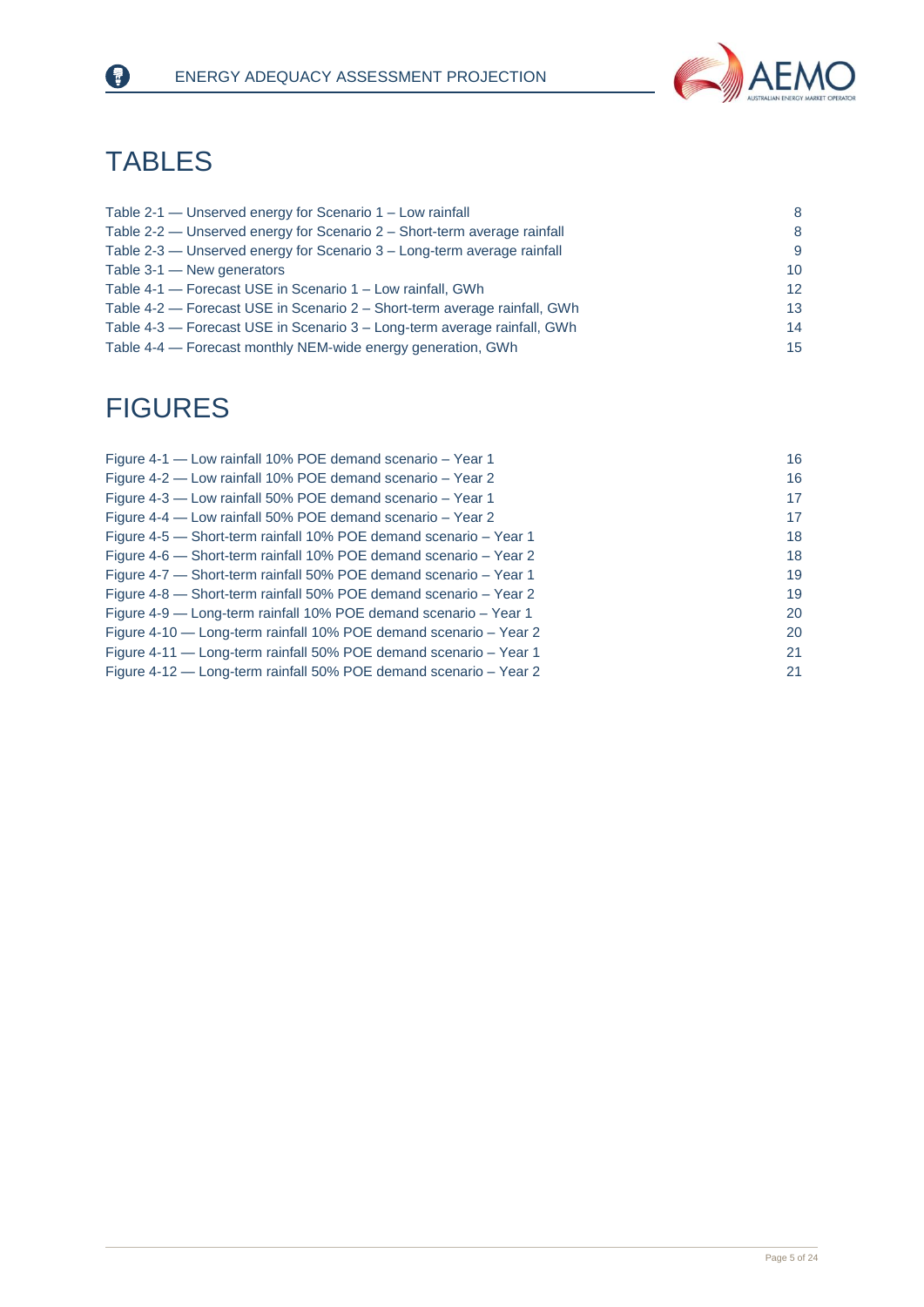

# <span id="page-6-0"></span>1. INTRODUCTION

AEMO publishes the EAAP<sup>2</sup> on a quarterly basis. It provides an analysis of the potential effects of water availability and other energy constraints on the electricity system, under three scenarios over a 24-month period.

The National Electricity Rule 3.7C(n) requires AEMO to comply with EAAP Guidelines<sup>3</sup> in preparing the EAAP.

The EAAP uses probabilistic modelling to determine the regional USE at an hourly resolution during the 24-month study period.

The annual percentage of USE per NEM region is the key indicator of energy adequacy in the NEM.

### <span id="page-6-1"></span>**1.1 March 2014 EAAP**

The study period<sup>4</sup> for this EAAP is from 1 April 2014 to 31 March 2016. "Year 1" is defined as 1 April 2014 to 31 March 2015, and "Year 2" is defined as 1 April 2015 to 31 March 2016.

The closing date for scheduled generators to submit variable Generator Energy Limitation Framework (GELF) parameters<sup>5</sup> was 14 February 2014. All GELF data required for studies was received.

This EAAP is based on the following three scenarios:

- Scenario 1: Low rainfall based on rainfall between 1 July 2006 and 30 June 2007 for all regions except New South Wales. New South Wales is based on rainfall between 1 June 2006 and 31 May 2007.<sup>6</sup>
- Scenario 2: Short-term average rainfall based on the average rainfall recorded over the past 10 years.
- Scenario 3: Long-term average rainfall based on the average rainfall recorded over the past 50 years, or the longest period for which rainfall data is available, if less than 50 years.

### <span id="page-6-2"></span>**1.2 EAAP inputs**

Scheduled generators provided their generation constraints under the three rainfall scenarios for the March 2014 EAAP.

The demand profiles used are consistent with the energy and demand projections published in the 2013 National Electricity Forecasting Report. AEMO makes adjustments to the demand profiles used in the EAAP to account for generation contributions from existing and committed future non-scheduled generation.

The EAAP uses the following inputs to its forecast models:

- Existing scheduled and semi-scheduled generation.
- Committed scheduled and semi-scheduled generation.
- Planned increases in capacities of existing scheduled and semi-scheduled generation used in Medium-term Projected Assessment of system Adequacy (MT PASA).

Refer to the EAAP Guidelines<sup>7</sup> for information on the other EAAP inputs.

<sup>&</sup>lt;sup>2</sup> Defined in the Electricity Market Rules glossary as "a projection of AEMO's assessment of energy availability that accounts for energy constraints for each month over a 24-month period, which is prepared and published in accordance with rule 3.7C and is measured as USE for each region".

<sup>3</sup> Determined following Electricity Rule Consultation Procedures. Available at[: http://www.aemo.com.au/Electricity/Resources/Reports-and-](http://www.aemo.com.au/Electricity/Resources/Reports-and-Documents/~/media/Files/Other/electricityops/EAAP_Guidelines.ashx)[Documents/~/media/Files/Other/electricityops/EAAP\\_Guidelines.ashx.](http://www.aemo.com.au/Electricity/Resources/Reports-and-Documents/~/media/Files/Other/electricityops/EAAP_Guidelines.ashx) Viewed 26 March 2014.

 $4$  A study period refers to a specified time period for which the EAAP is conducted

<sup>5</sup> Defined in Electricity Market Rules glossary as "a description of the energy constraints that affect the ability of scheduled generating unit to generate electricity prepared in accordance with the EAAP Guidelines".

<sup>&</sup>lt;sup>6</sup> This is to ensure the lowest rainfall for New South Wales during this period is reflected in the low rainfall scenario.

<sup>7</sup> EAAP Guidelines. Available at[: http://www.aemo.com.au/Electricity/Resources/Reports-and-](http://www.aemo.com.au/Electricity/Resources/Reports-and-Documents/~/media/Files/Other/electricityops/EAAP_Guidelines.ashx)[Documents/~/media/Files/Other/electricityops/EAAP\\_Guidelines.ashx.](http://www.aemo.com.au/Electricity/Resources/Reports-and-Documents/~/media/Files/Other/electricityops/EAAP_Guidelines.ashx) Viewed 26 March 2014.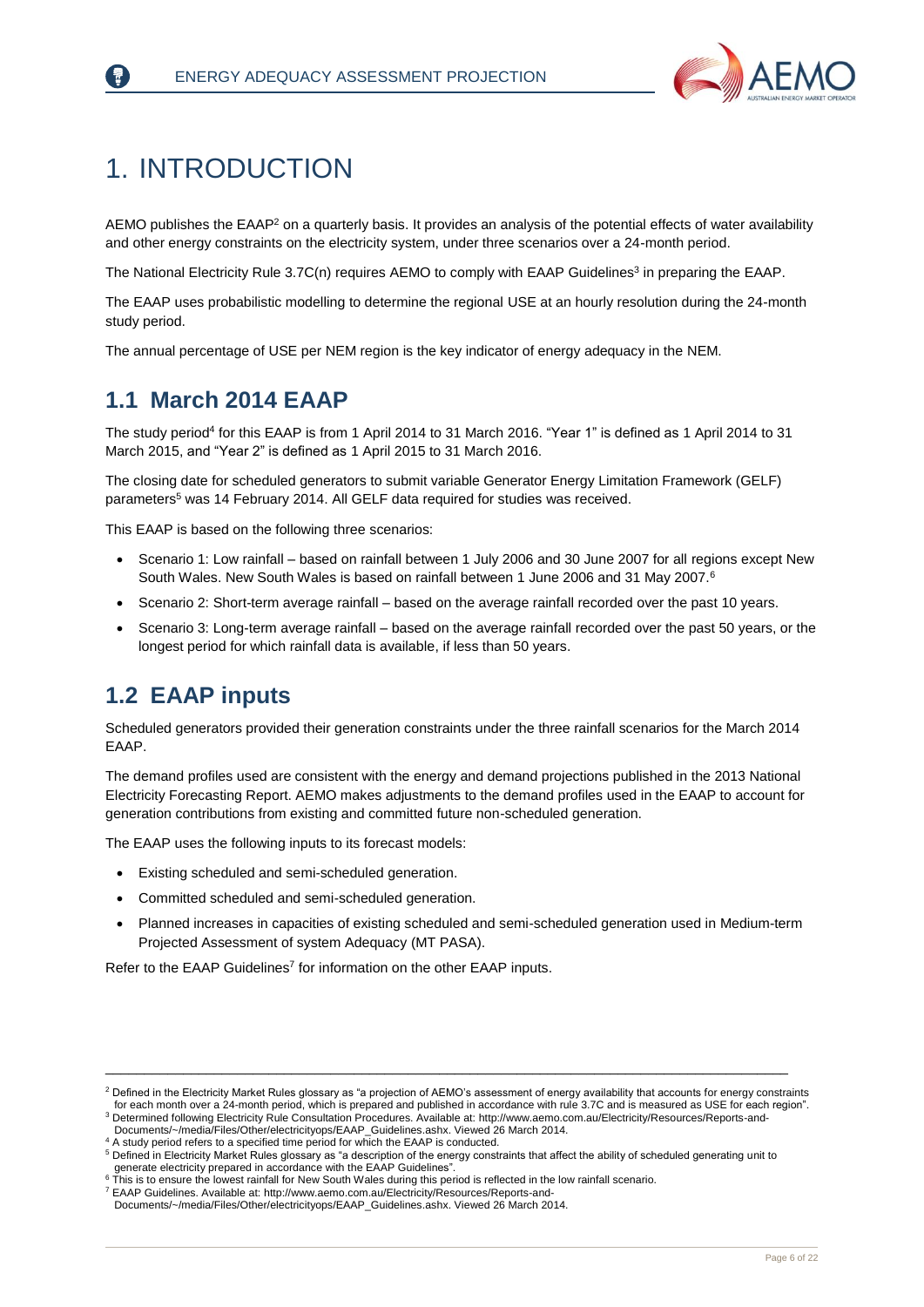

### <span id="page-7-0"></span>**1.3 EAAP outputs**

The EAAP Guidelines require AEMO to publish the following EAAP reports:

- 1) The EAAP Public Report, which includes the following items per scenario per region:
	- Monthly USE for the study period in gigawatt hours.
	- USE for Year 1 and Year 2 in the study period in gigawatt hours.
	- NEM-wide monthly energy generation for the study period in gigawatt hours.
- 2) Participant EAAP reports<sup>8</sup> for each generator that owns scheduled generating units, or hydro power schemes that have been included in each of the scenarios. These include:
	- Monthly energy generation reductions in gigawatt hours for the scheduled generating unit or hydro power scheme for the study period.
	- Monthly capacity reductions in megawatts for the scheduled generating unit or hydro power scheme for the study period.
	- Monthly generation contribution in gigawatt hours from the scheduled generating unit or hydro power scheme for the study period.
	- Monthly generation contribution in gigawatt hours for Year 1 and Year 2 of the study period.

This EAAP update covers the requirement to publish the EAAP Public Report.

### <span id="page-7-1"></span>**1.4 Interpretation of the USE forecasts in this report**

The electricity supply estimates in this report are based on the variable GELF parameters submitted by NEM scheduled generators (as per the EAAP Guidelines) in January and February 2014. The results reflect an input "snapshot" at that time.

The water-related energy limitations submitted by scheduled generators are based on the known share of water available for generation at the time, as advised by jurisdictions and water authorities.

<sup>8</sup> Participants are required to subscribe to the EAAP\_Results file to receive participant EAAP reports. Participant file subscriptions are managed in the MMS Web Portal via the Data Subscriptions option available from the Data Interchange menu.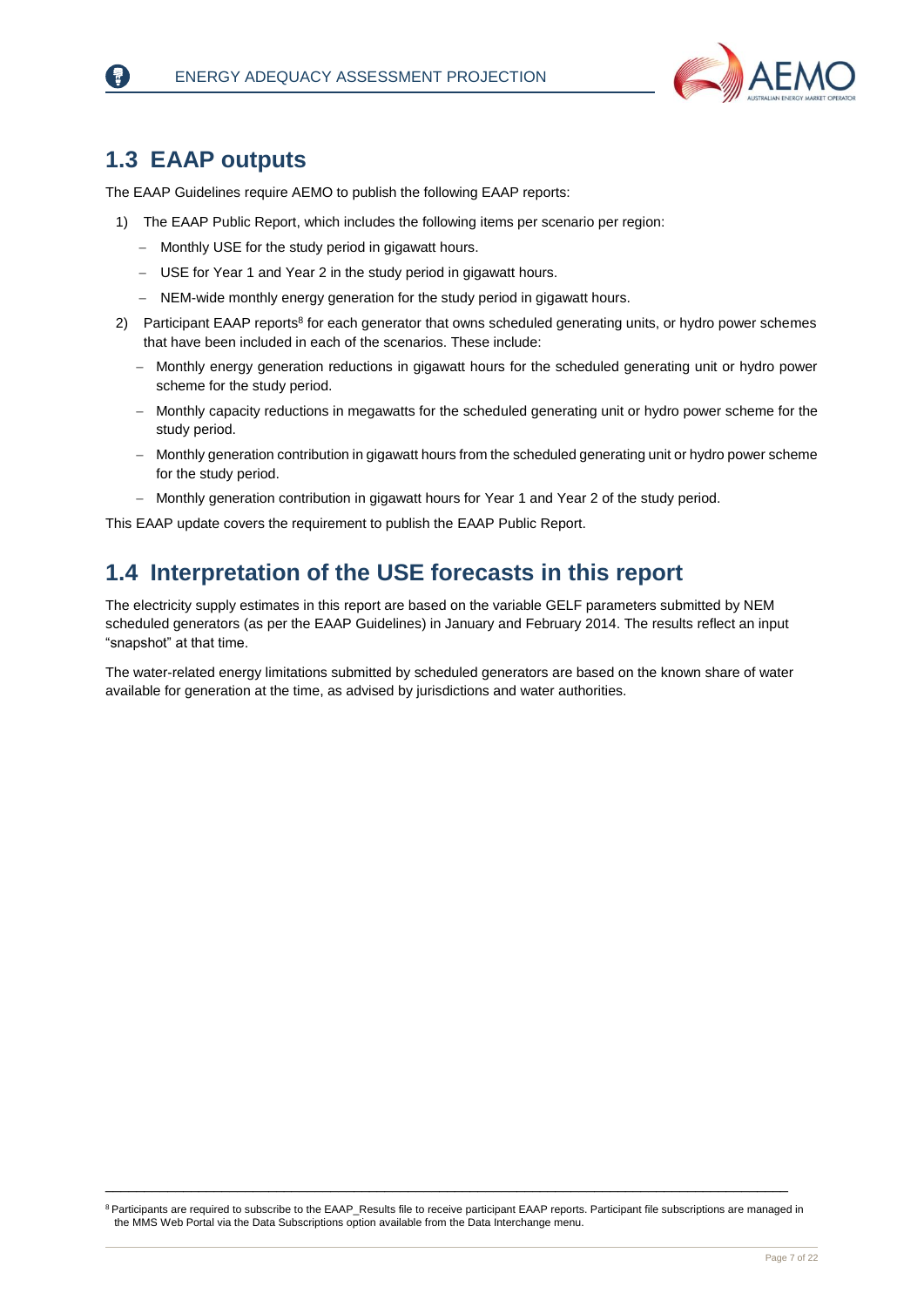

# <span id="page-8-0"></span>2. RESULTS SUMMARY

₹)

The following tables summarise the annual USE for each region, and compare these to the EAAP update published in December 2013.

AEMO's March 2014 EAAP study results show that the forecast USE falls within the required range determined by the Reliability Panel (which is less than 0.002% for all regions) for both years in all three scenarios covered.

A small increase in USE is noted for Victoria and South Australia in Year 2 of the March 2014 EAAP compared to December 2013. AEMO attributes this increase to a Victoria power station restriction between January and March 2016, which was not included in the December 2013 update.

| Low rainfall      |                                    | <b>NSW</b> | <b>QLD</b> | <b>SA</b> | <b>TAS</b> | <b>VIC</b> |
|-------------------|------------------------------------|------------|------------|-----------|------------|------------|
| Year 1            | <b>December</b><br>2013 Update     | $0.0000\%$ | $0.0000\%$ | 0.0000%   | $0.0000\%$ | 0.0000%    |
|                   | <b>March 2014</b><br><b>Update</b> | $0.0000\%$ | 0.0000%    | 0.0000%   | 0.0000%    | 0.0000%    |
| Year <sub>2</sub> | <b>December</b><br>2013 Update     | $0.0000\%$ | 0.0000%    | 0.0000%   | 0.0000%    | 0.0000%    |
|                   | <b>March 2014</b><br><b>Update</b> | 0.0000%    | 0.0000%    | 0.0002%   | 0.0000%    | 0.0002%    |

<span id="page-8-1"></span>**Table 2-1 — Unserved energy for Scenario 1 – Low rainfall**

#### <span id="page-8-2"></span>**Table 2-2 — Unserved energy for Scenario 2 – Short-term average rainfall**

| Short-term average rainfall |                                    | <b>NSW</b> | <b>QLD</b> | <b>SA</b> | <b>TAS</b> | <b>VIC</b> |
|-----------------------------|------------------------------------|------------|------------|-----------|------------|------------|
| Year 1                      | <b>December</b><br>2013 Update     | 0.0000%    | 0.0000%    | 0.0000%   | 0.0000%    | 0.0000%    |
|                             | <b>March 2014</b><br><b>Update</b> | 0.0000%    | $0.0000\%$ | 0.0000%   | 0.0000%    | 0.0000%    |
| Year <sub>2</sub>           | <b>December</b><br>2013 Update     | $0.0000\%$ | $0.0000\%$ | 0.0000%   | 0.0000%    | 0.0000%    |
|                             | <b>March 2014</b><br><b>Update</b> | 0.0000%    | $0.0000\%$ | 0.0000%   | 0.0000%    | $0.0000\%$ |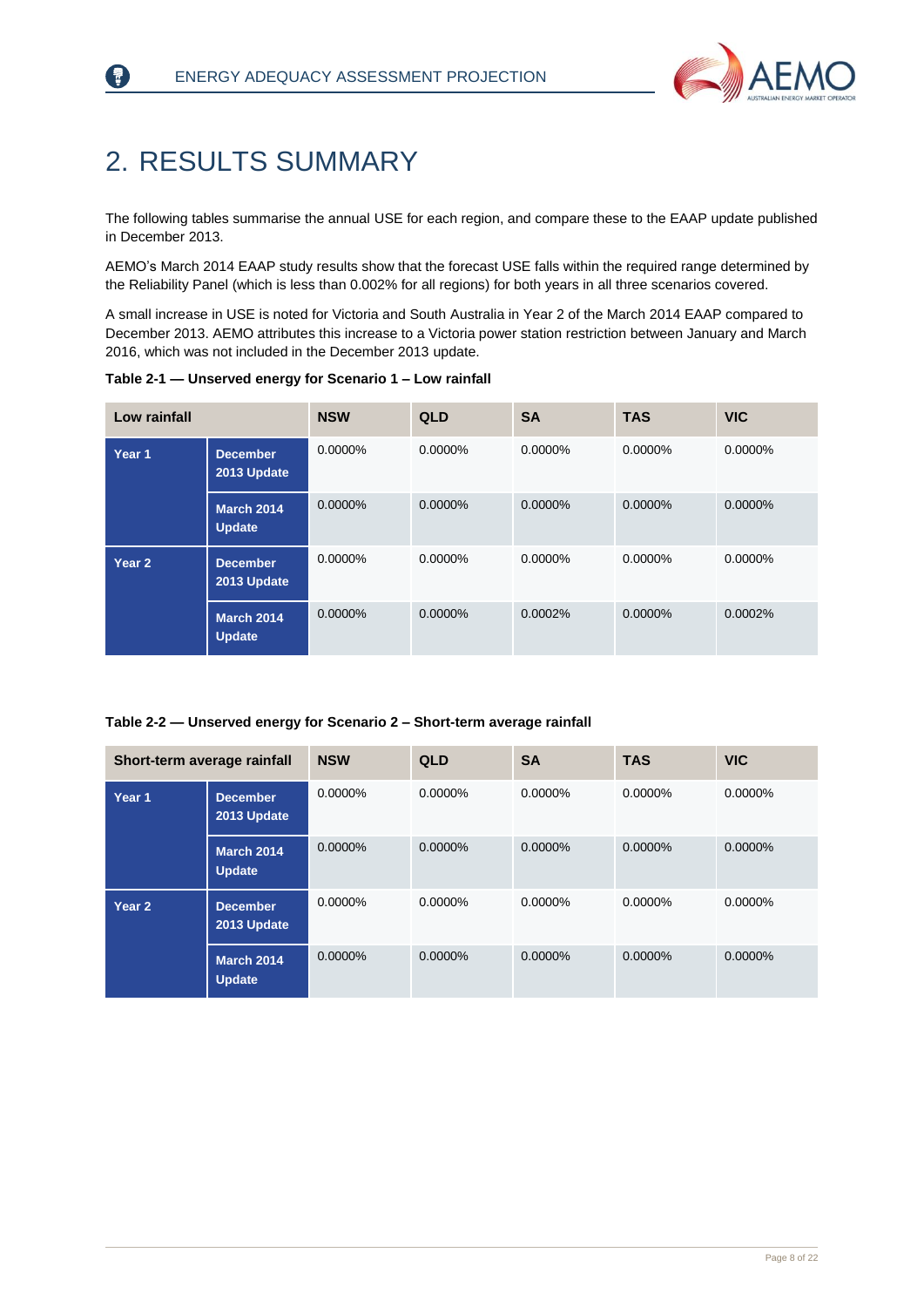8



| Low rainfall |                                    | <b>NSW</b> | <b>QLD</b> | <b>SA</b> | <b>TAS</b> | <b>VIC</b> |
|--------------|------------------------------------|------------|------------|-----------|------------|------------|
| Year 1       | <b>December</b><br>2013 Update     | 0.0000%    | 0.0000%    | 0.0000%   | 0.0000%    | 0.0000%    |
|              | <b>March 2014</b><br><b>Update</b> | 0.0000%    | 0.0000%    | 0.0000%   | 0.0000%    | 0.0000%    |
| Year 2       | <b>December</b><br>2013 Update     | 0.0000%    | 0.0000%    | 0.0000%   | 0.0000%    | 0.0000%    |
|              | <b>March 2014</b><br><b>Update</b> | 0.0000%    | 0.0000%    | 0.0000%   | 0.0000%    | 0.0000%    |

#### <span id="page-9-0"></span>**Table 2-3 — Unserved energy for Scenario 3 – Long-term average rainfall**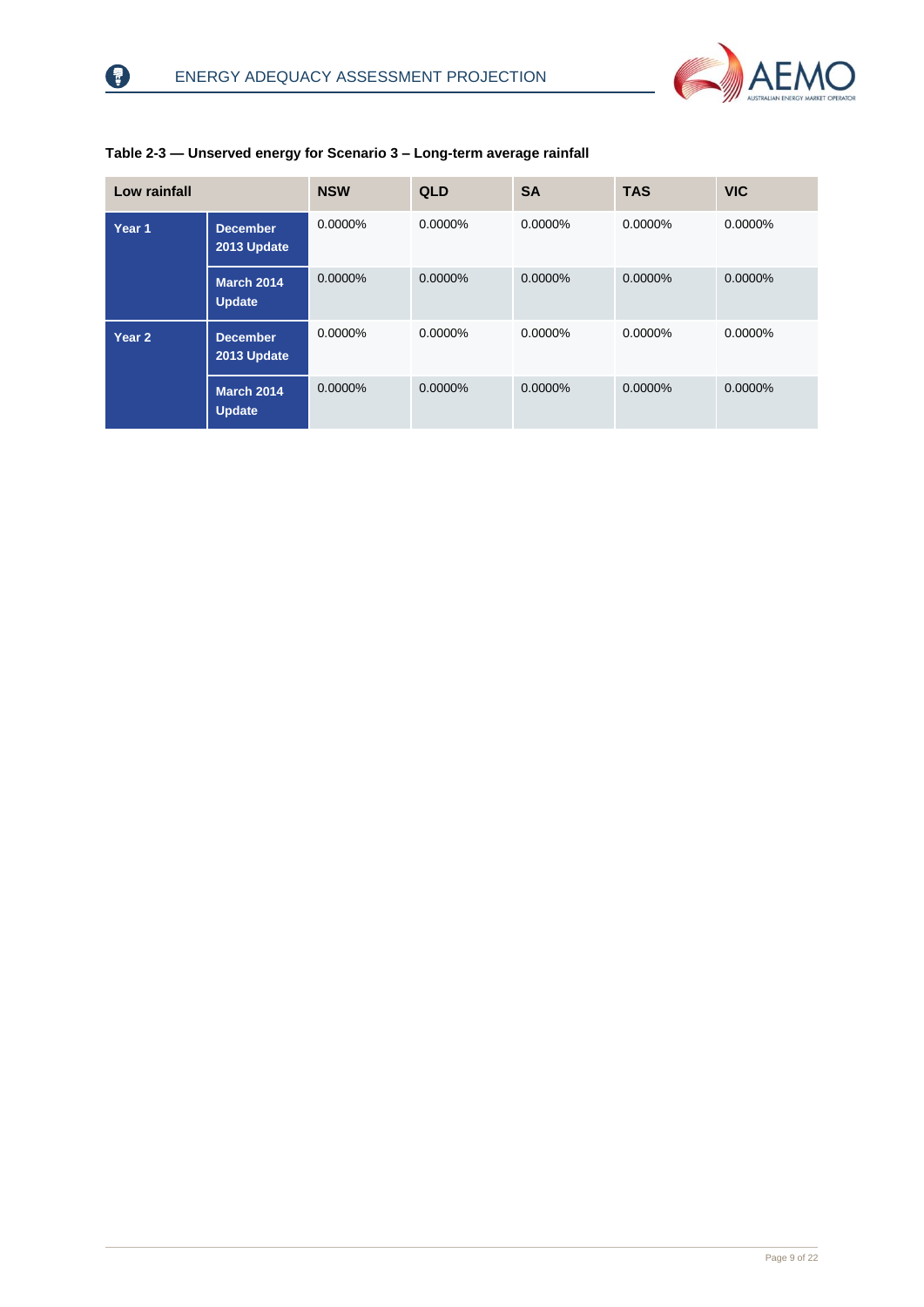

# <span id="page-10-0"></span>3. NEW AND RETIRED GENERATION

### <span id="page-10-1"></span>**3.1 New generator projects**

The following new committed significant scheduled and semi-scheduled generating units were included in the EAAP model.

#### <span id="page-10-3"></span>**Table 3-1 — New generators**

₹)

| <b>Station</b>                          | <b>State</b> | Capacity (MW) | <b>Commercial</b><br>operation date |
|-----------------------------------------|--------------|---------------|-------------------------------------|
| <b>Snowtown Stage 2 South Wind Farm</b> | <b>SA</b>    | 126           | Winter 2014                         |
| <b>Snowtown Stage 2 North Wind Farm</b> | <b>SA</b>    | 144           | Summer 2014-15                      |
| <b>Gullen Range Wind Farm</b>           | <b>NSW</b>   | 166           | Winter 2014                         |
| <b>Mt Mercer Wind Farm</b>              | <b>VIC</b>   | 132           | Summer 2014-15                      |
| <b>Taralga Wind Farm</b>                | <b>NSW</b>   | 107           | Summer 2014-15                      |
| <b>Bocorock Wind Farm</b>               | <b>NSW</b>   | 113           | Summer 2014-15                      |
| <b>Nyngan Solar Farm</b>                | <b>NSW</b>   | 102           | Winter 2015                         |

Details of these new generators are available on AEMO's Generation Information Page<sup>9</sup>, except for Nyngan Solar Farm which is a newly committed project.

### <span id="page-10-2"></span>**3.2 Retired generation**

No generation was retired in this quarter.

Swanbank E power station in Queensland was assumed to be withdrawn from service for up to three years from 1 October 2014.

Wallerawang unit 7 was assumed to be withdrawn from service from January 2014. Unit 8 was assumed to be in service until the end of March 2014, and then placed on a three-month recall.

<sup>9</sup> Available at[: http://www.aemo.com.au/Electricity/Planning/Related-Information/Generation-Information.](http://www.aemo.com.au/Electricity/Planning/Related-Information/Generation-Information) Viewed 26 March 2014.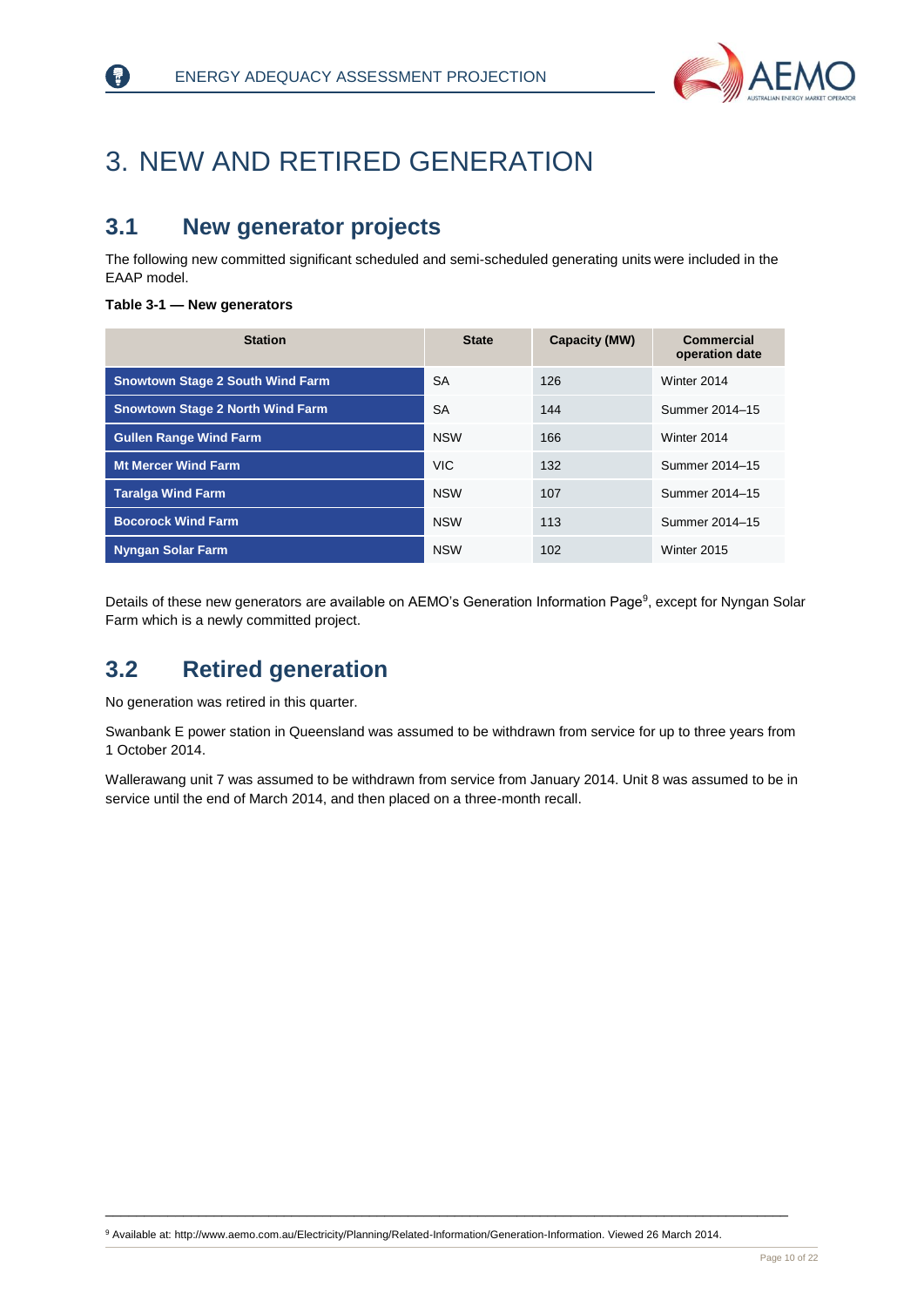

# <span id="page-11-0"></span>4. DETAILED RESULTS

F)

The EAAP simulation studies provide forecasts of customer load that might not be met during the study period due to reduced generation caused by water availability and other energy constraints.

As the studies are probabilistic in nature, AEMO performed 400 simulations for each scenario using both 10% and 50% probability of exceedence (POE) demand forecasts.

AEMO averages the results of these simulation studies, as explained in Section 5.2 of the EAAP Guidelines. <sup>10</sup> The methodology applies a higher weighting to the more likely 50% POE results, while accounting for the influence of the less likely 10% POE results.

The methodology applied is as follows:

Weighted result = 0.696 x 50% POE result + 0.304 x 10% POE result.

The following tables show the average monthly regional energy demand (in gigawatt hours) at risk.

The forecast USE figures in the tables should not be interpreted as certainty of blackouts, but as risk estimates of what could occur based on the forecast assumptions.

<sup>10</sup> EAAP Guidelines. Available at[: http://www.aemo.com.au/Electricity/Resources/Reports-and-](http://www.aemo.com.au/Electricity/Resources/Reports-and-Documents/~/media/Files/Other/electricityops/EAAP_Guidelines.ashx)[Documents/~/media/Files/Other/electricityops/EAAP\\_Guidelines.ashx.](http://www.aemo.com.au/Electricity/Resources/Reports-and-Documents/~/media/Files/Other/electricityops/EAAP_Guidelines.ashx) Viewed 26 March 2014.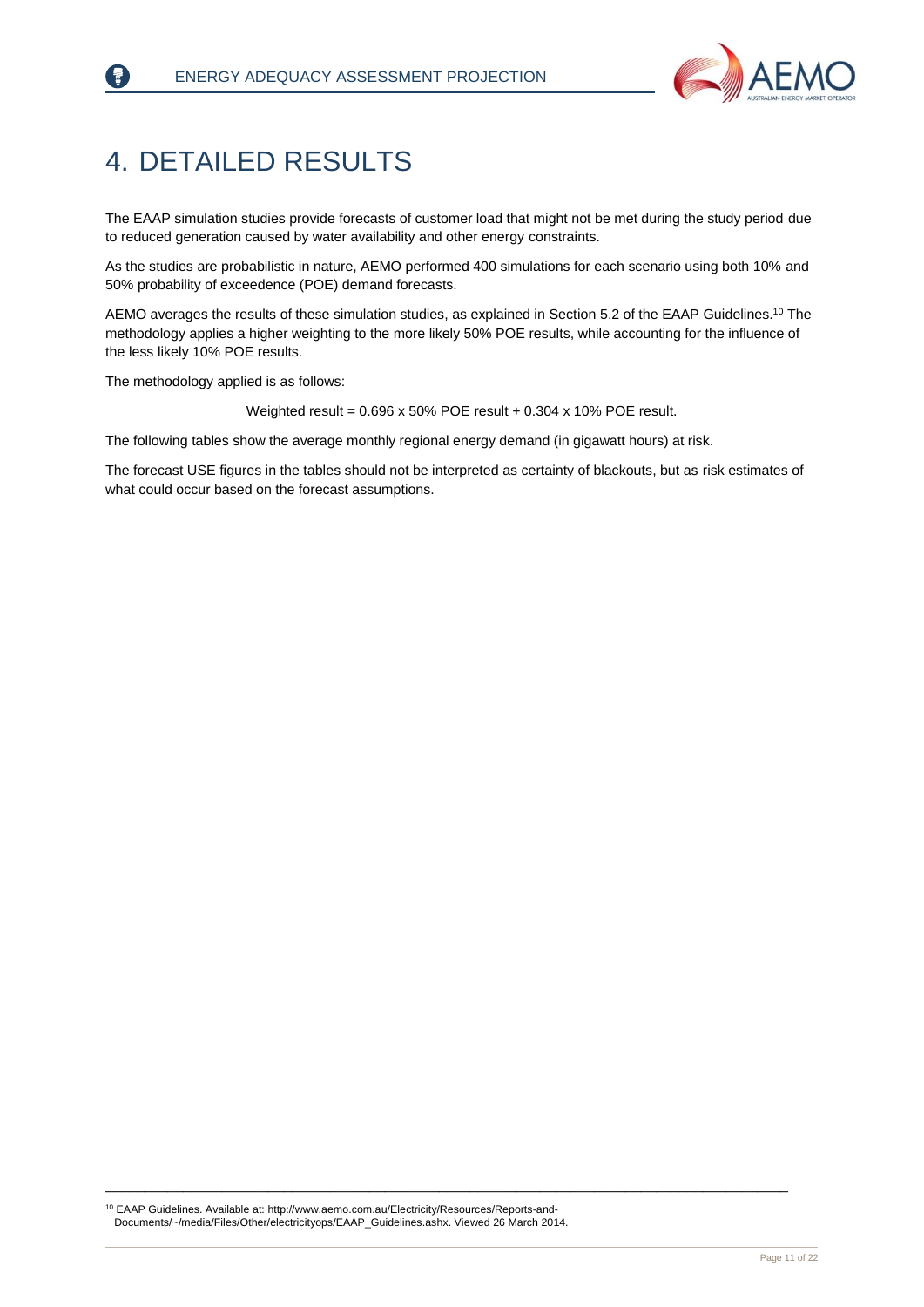

### <span id="page-12-0"></span>**4.1 Scenario 1: Low rainfall, forecast USE**

<span id="page-12-1"></span>**Table 4-1 — Forecast USE in Scenario 1 – Low rainfall, GWh**

|                   | <b>NSW</b>               | QLD                      | <b>SA</b>                | <b>TAS</b>                   | <b>VIC</b> |
|-------------------|--------------------------|--------------------------|--------------------------|------------------------------|------------|
| <b>April 2014</b> |                          |                          |                          | $\qquad \qquad \blacksquare$ |            |
| <b>May 2014</b>   |                          |                          |                          | $\overline{\phantom{a}}$     |            |
| <b>June 2014</b>  |                          | ٠                        |                          | $\overline{\phantom{a}}$     |            |
| <b>July 2014</b>  |                          |                          |                          | $\overline{\phantom{a}}$     |            |
| August 2014       |                          | ٠                        |                          | $\overline{\phantom{a}}$     |            |
| September 2014    |                          |                          |                          | $\overline{\phantom{a}}$     |            |
| October 2014      |                          |                          |                          | $\qquad \qquad \blacksquare$ |            |
| November 2014     |                          |                          |                          | $\blacksquare$               |            |
| December 2014     |                          | 0.0001                   | 0.0001                   | $\overline{a}$               |            |
| January 2015      |                          | 0.0050                   | 0.0001                   | $\overline{a}$               | 0.0002     |
| February 2015     |                          | 0.0050                   |                          | $\overline{\phantom{a}}$     |            |
| <b>March 2015</b> |                          |                          |                          | $\centerdot$                 | 0.0004     |
| <b>Total GWh</b>  |                          | 0.0101                   | 0.0003                   | $\qquad \qquad \blacksquare$ | 0.0005     |
| <b>Region %</b>   |                          | $\overline{\phantom{a}}$ |                          | $\qquad \qquad \blacksquare$ | -          |
| <b>April 2015</b> |                          |                          |                          | $\overline{a}$               |            |
| <b>May 2015</b>   |                          |                          |                          |                              |            |
| <b>June 2015</b>  |                          |                          |                          |                              |            |
| <b>July 2015</b>  |                          |                          |                          |                              |            |
| August 2015       |                          |                          |                          |                              |            |
| September 2015    |                          |                          |                          |                              |            |
| October 2015      |                          |                          |                          |                              |            |
| November 2015     |                          |                          |                          |                              |            |
| December 2015     |                          | 0.0015                   |                          |                              |            |
| January 2016      |                          | 0.0154                   | 0.0041                   |                              | 0.0134     |
| February 2016     | 0.0001                   | 0.0114                   | 0.0180                   | -                            | 0.1008     |
| <b>March 2016</b> | $\overline{\phantom{a}}$ | 0.0001                   | $\overline{\phantom{a}}$ | -                            | 0.0081     |
| <b>Total GWh</b>  | 0.0001                   | 0.0284                   | 0.0221                   | -                            | 0.1223     |
| <b>Region %</b>   | $\overline{\phantom{a}}$ | $\overline{\phantom{a}}$ | 0.0002%                  | $\overline{\phantom{a}}$     | 0.0002%    |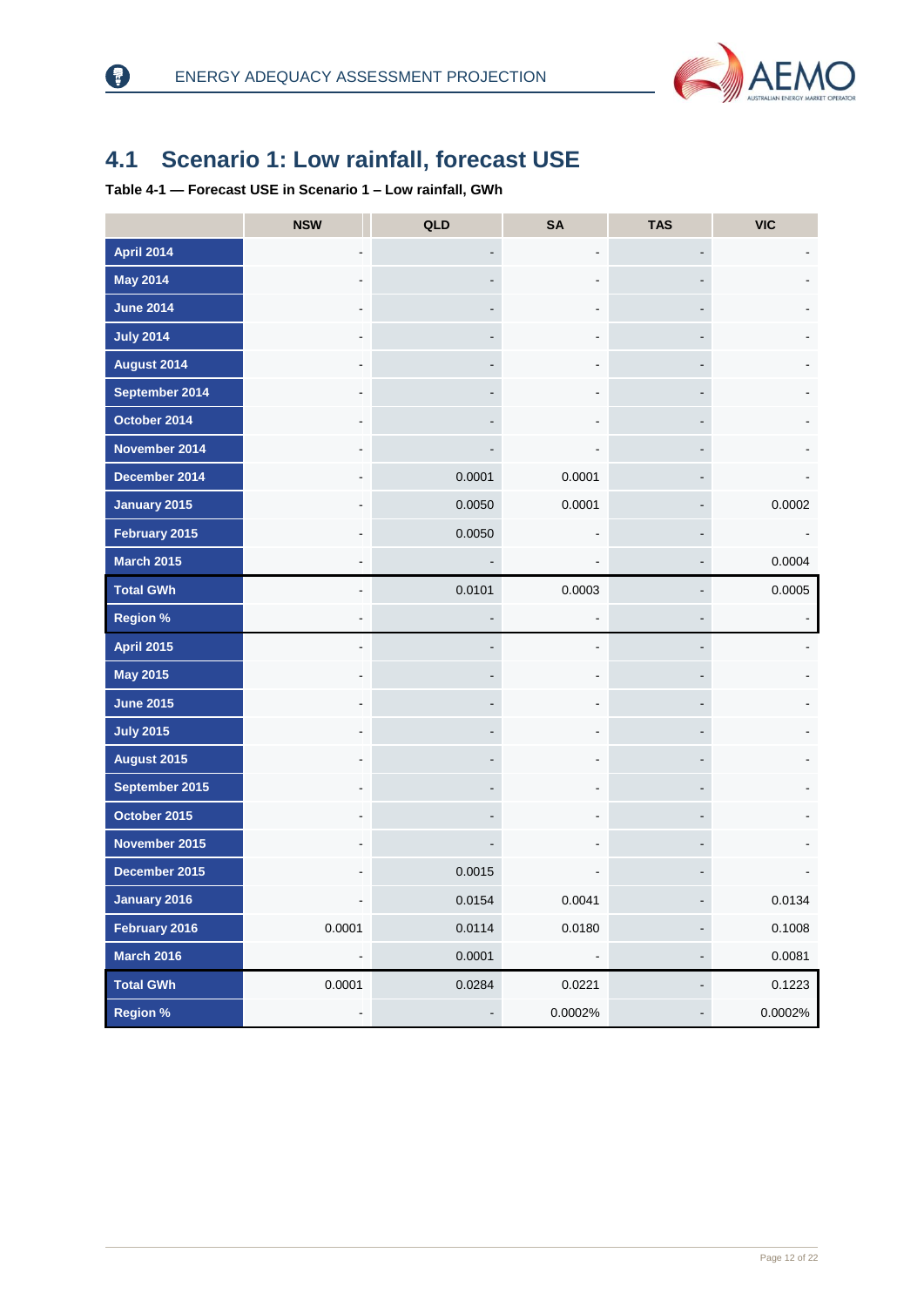0



### <span id="page-13-0"></span>**4.2 Scenario 2: Short-term average rainfall, forecast USE**

<span id="page-13-1"></span>**Table 4-2 — Forecast USE in Scenario 2 – Short-term average rainfall, GWh**

|                   | <b>NSW</b>     | QLD                          | <b>SA</b> | <b>TAS</b>               | <b>VIC</b>               |
|-------------------|----------------|------------------------------|-----------|--------------------------|--------------------------|
| <b>April 2014</b> |                |                              |           | -                        |                          |
| <b>May 2014</b>   |                |                              |           |                          |                          |
| <b>June 2014</b>  | ä,             | $\qquad \qquad \blacksquare$ |           | $\overline{\phantom{a}}$ |                          |
| <b>July 2014</b>  |                | $\qquad \qquad \blacksquare$ |           |                          |                          |
| August 2014       | $\blacksquare$ | $\qquad \qquad \blacksquare$ |           |                          |                          |
| September 2014    | $\blacksquare$ | $\qquad \qquad \blacksquare$ |           | $\overline{\phantom{a}}$ |                          |
| October 2014      | $\blacksquare$ | $\overline{\phantom{a}}$     |           | ٠                        |                          |
| November 2014     |                |                              |           |                          |                          |
| December 2014     |                | 0.0001                       | 0.0001    |                          |                          |
| January 2015      |                | 0.0050                       | 0.0001    |                          | 0.0002                   |
| February 2015     |                | 0.0049                       |           | $\overline{\phantom{0}}$ |                          |
| <b>March 2015</b> |                |                              |           | $\overline{\phantom{a}}$ | 0.0003                   |
| <b>Total GWh</b>  |                | 0.0100                       | 0.0003    | $\overline{\phantom{0}}$ | 0.0005                   |
| <b>Region %</b>   |                |                              |           | $\overline{\phantom{0}}$ | $\overline{\phantom{a}}$ |
| <b>April 2015</b> |                |                              |           | -                        |                          |
| <b>May 2015</b>   |                |                              |           | -                        |                          |
| <b>June 2015</b>  |                |                              |           |                          |                          |
| <b>July 2015</b>  |                |                              |           | -                        |                          |
| August 2015       |                |                              |           |                          |                          |
| September 2015    |                |                              |           | -                        |                          |
| October 2015      |                |                              |           | -                        |                          |
| November 2015     |                |                              |           | $\overline{\phantom{0}}$ |                          |
| December 2015     |                | 0.0015                       |           |                          |                          |
| January 2016      |                | 0.0154                       | 0.0005    |                          |                          |
| February 2016     | 0.0003         | 0.0115                       | 0.0004    |                          | 0.0012                   |
| <b>March 2016</b> |                | 0.0001                       |           | -                        |                          |
| <b>Total GWh</b>  | 0.0003         | 0.0285                       | 0.0009    | $\overline{\phantom{0}}$ | 0.0012                   |
| <b>Region %</b>   |                |                              |           |                          |                          |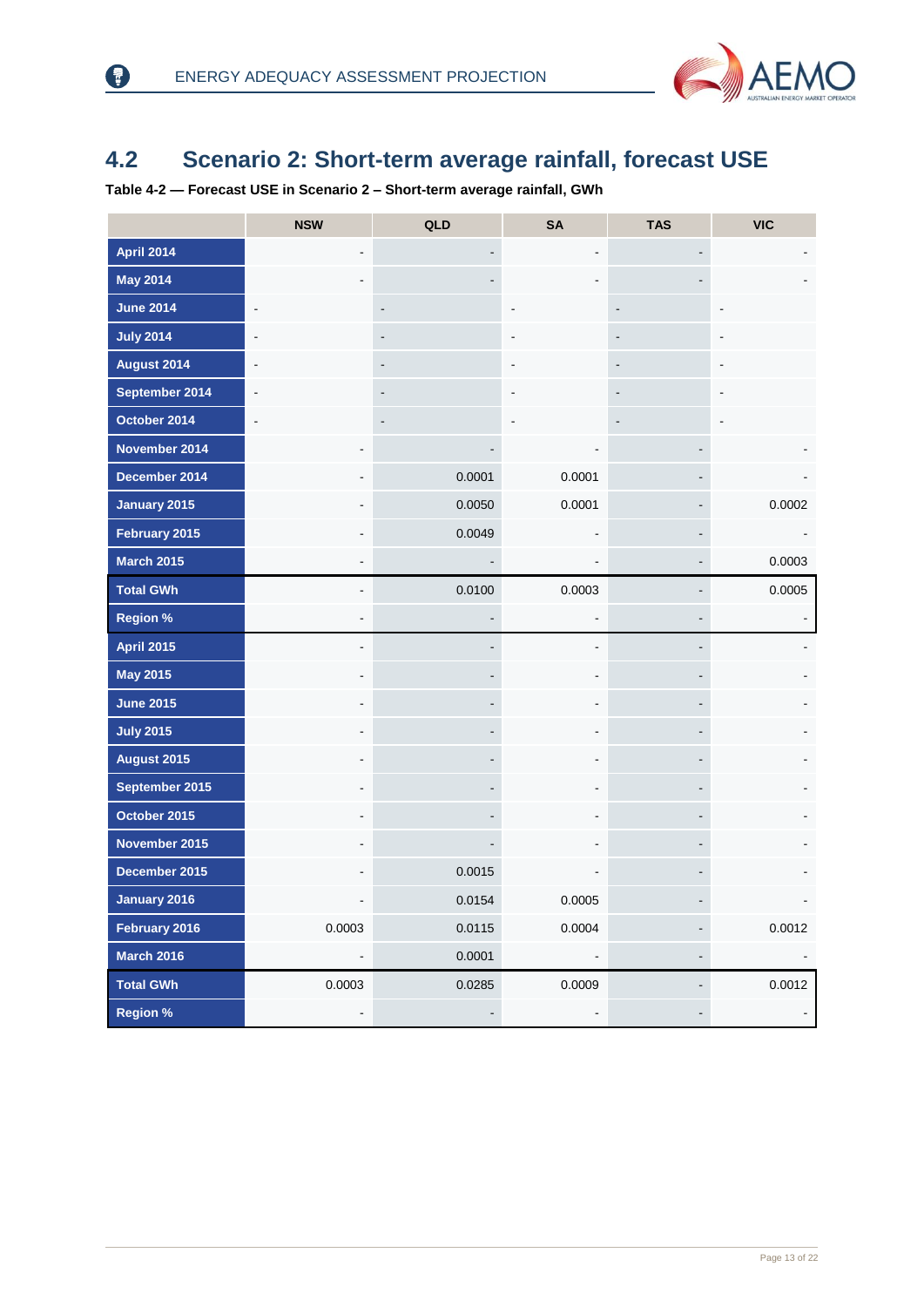0



### <span id="page-14-0"></span>**4.3 Scenario 3: Long-term average rainfall, forecast USE**

<span id="page-14-1"></span>**Table 4-3 — Forecast USE in Scenario 3 – Long-term average rainfall, GWh**

|                   | <b>NSW</b>                   | QLD                          | <b>SA</b>      | <b>TAS</b>                   | <b>VIC</b>     |
|-------------------|------------------------------|------------------------------|----------------|------------------------------|----------------|
| <b>April 2014</b> |                              |                              |                |                              |                |
| <b>May 2014</b>   | $\overline{\phantom{a}}$     | $\overline{\phantom{a}}$     |                | $\centerdot$                 |                |
| <b>June 2014</b>  |                              | $\overline{\phantom{a}}$     |                | $\overline{a}$               |                |
| <b>July 2014</b>  | ä,                           | $\qquad \qquad \blacksquare$ |                | $\qquad \qquad \blacksquare$ |                |
| August 2014       | ä,                           | $\overline{\phantom{a}}$     |                | $\qquad \qquad \blacksquare$ |                |
| September 2014    | $\blacksquare$               | $\overline{\phantom{a}}$     |                | $\qquad \qquad \blacksquare$ |                |
| October 2014      | $\blacksquare$               | $\qquad \qquad \blacksquare$ |                | $\overline{\phantom{a}}$     |                |
| November 2014     | $\blacksquare$               | $\qquad \qquad \blacksquare$ |                | $\qquad \qquad \blacksquare$ |                |
| December 2014     | $\overline{\phantom{a}}$     | 0.0001                       | 0.0001         | $\overline{\phantom{a}}$     |                |
| January 2015      | $\qquad \qquad \blacksquare$ | 0.0050                       | 0.0001         | $\overline{\phantom{a}}$     |                |
| February 2015     | $\blacksquare$               | 0.0049                       |                | $\qquad \qquad \blacksquare$ |                |
| <b>March 2015</b> | $\blacksquare$               |                              |                | $\blacksquare$               | 0.0005         |
| <b>Total GWh</b>  | $\overline{\phantom{a}}$     | 0.0099                       | 0.0002         | $\qquad \qquad \blacksquare$ | 0.0005         |
| <b>Region %</b>   | $\overline{\phantom{a}}$     |                              |                | $\blacksquare$               | $\blacksquare$ |
| <b>April 2015</b> | $\overline{\phantom{a}}$     | ٠                            |                | $\qquad \qquad \blacksquare$ |                |
| <b>May 2015</b>   | $\blacksquare$               |                              |                | $\qquad \qquad \blacksquare$ |                |
| <b>June 2015</b>  |                              | $\overline{a}$               |                | $\qquad \qquad \blacksquare$ |                |
| <b>July 2015</b>  |                              | -                            |                | $\qquad \qquad \blacksquare$ |                |
| August 2015       |                              | $\overline{a}$               |                | $\qquad \qquad \blacksquare$ |                |
| September 2015    | $\overline{\phantom{a}}$     |                              | $\blacksquare$ | $\blacksquare$               |                |
| October 2015      |                              | $\overline{a}$               |                | $\qquad \qquad \blacksquare$ |                |
| November 2015     | $\blacksquare$               |                              | Ĭ.             | $\overline{\phantom{a}}$     |                |
| December 2015     | $\overline{a}$               | 0.0015                       |                |                              |                |
| January 2016      |                              | 0.0153                       | 0.0006         |                              | 0.0001         |
| February 2016     | $\qquad \qquad \blacksquare$ | 0.0114                       | 0.0003         | $\qquad \qquad \blacksquare$ | 0.0011         |
| <b>March 2016</b> | $\frac{1}{2}$                | 0.0001                       |                | $\overline{\phantom{a}}$     |                |
| <b>Total GWh</b>  | -                            | 0.0283                       | 0.0009         | $\qquad \qquad \blacksquare$ | 0.0012         |
| <b>Region %</b>   | $\qquad \qquad \blacksquare$ |                              | ۰              | $\overline{\phantom{m}}$     | ۳.             |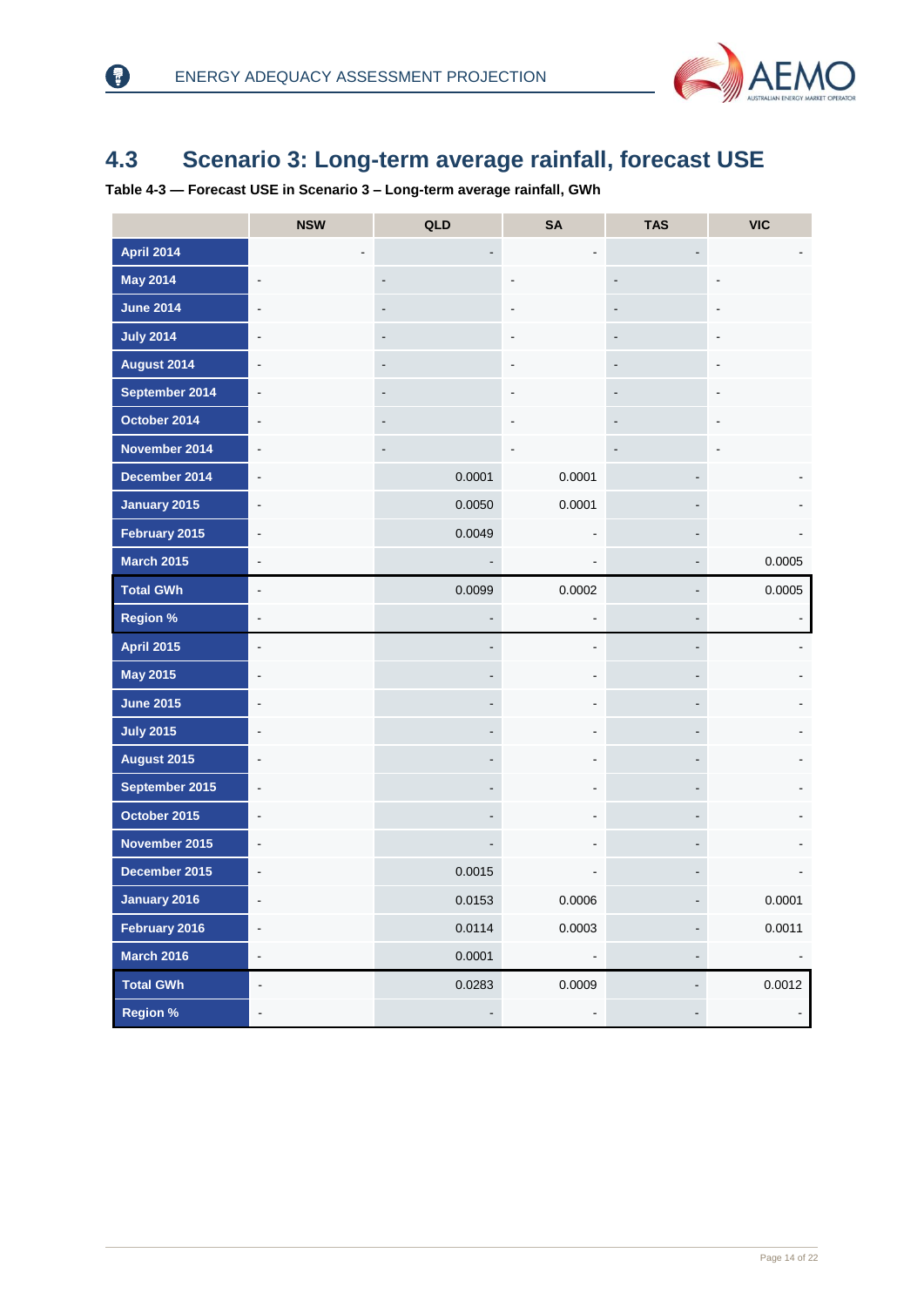

### <span id="page-15-0"></span>**4.4 Forecast NEM-wide monthly energy generation**

<span id="page-15-2"></span>**Table 4-4 — Forecast monthly NEM-wide energy generation, GWh**

3

|                    | Low rainfall | Short-term average rainfall | Long-term average rainfall |
|--------------------|--------------|-----------------------------|----------------------------|
| <b>April 2014</b>  | 15,313       | 15,316                      | 15,334                     |
| <b>May 2014</b>    | 16,775       | 16,769                      | 16,759                     |
| <b>June 2014</b>   | 16,510       | 16,510                      | 16,514                     |
| <b>July 2014</b>   | 17,710       | 17,736                      | 177,25                     |
| August 2014        | 17,215       | 17,236                      | 17,197                     |
| September 2014     | 15,981       | 15,975                      | 15,952                     |
| October 2014       | 16,363       | 16,357                      | 16,355                     |
| November 2014      | 16,009       | 16,028                      | 16,018                     |
| December 2014      | 16,749       | 16,761                      | 16,734                     |
| January 2015       | 17,809       | 17,797                      | 17,788                     |
| February 2015      | 16,145       | 16,173                      | 16,156                     |
| <b>March 2015</b>  | 17,223       | 17,186                      | 17,225                     |
| <b>Total GWh</b>   | 199,803      | 199,843                     | 199,757                    |
| <b>April 2015</b>  | 15,799       | 15,808                      | 15,813                     |
| <b>May 2015</b>    | 17,209       | 17,279                      | 17,215                     |
| <b>June 2015</b>   | 17,106       | 17,112                      | 17,111                     |
| <b>July 2015</b>   | 18,018       | 18,069                      | 18,040                     |
| <b>August 2015</b> | 17,429       | 17,492                      | 17,438                     |
| September 2015     | 16,135       | 16,174                      | 16,163                     |
| October 2015       | 16,549       | 16,582                      | 16,559                     |
| November 2015      | 16,363       | 16,422                      | 16,395                     |
| December 2015      | 16,964       | 17,025                      | 16,990                     |
| January 2016       | 18,038       | 18,066                      | 18,051                     |
| February 2016      | 16,989       | 16,994                      | 16,978                     |
| <b>March 2016</b>  | 17,488       | 17,498                      | 17,498                     |
| <b>Total GWh</b>   | 204,087      | 204,522                     | 204,251                    |

### <span id="page-15-1"></span>**4.5 USE distributions**

The USE distribution graphs below show the number of EAAP simulation studies (Monte Carlo iterations) that exceeded the 0.002% USE level. The USE values are expressed as a percentage of regional energy. Separate graphs are presented for the 10% and 50% POE simulations.

The annual USE for each rainfall scenario is the weighted average USE results across the 400 Monte Carlo simulations of the 10% and 50% POE simulations. For this reason, USE that is higher than 0.002% in some simulation studies of a particular POE simulation case may not result in an average annual USE exceeding 0.002%.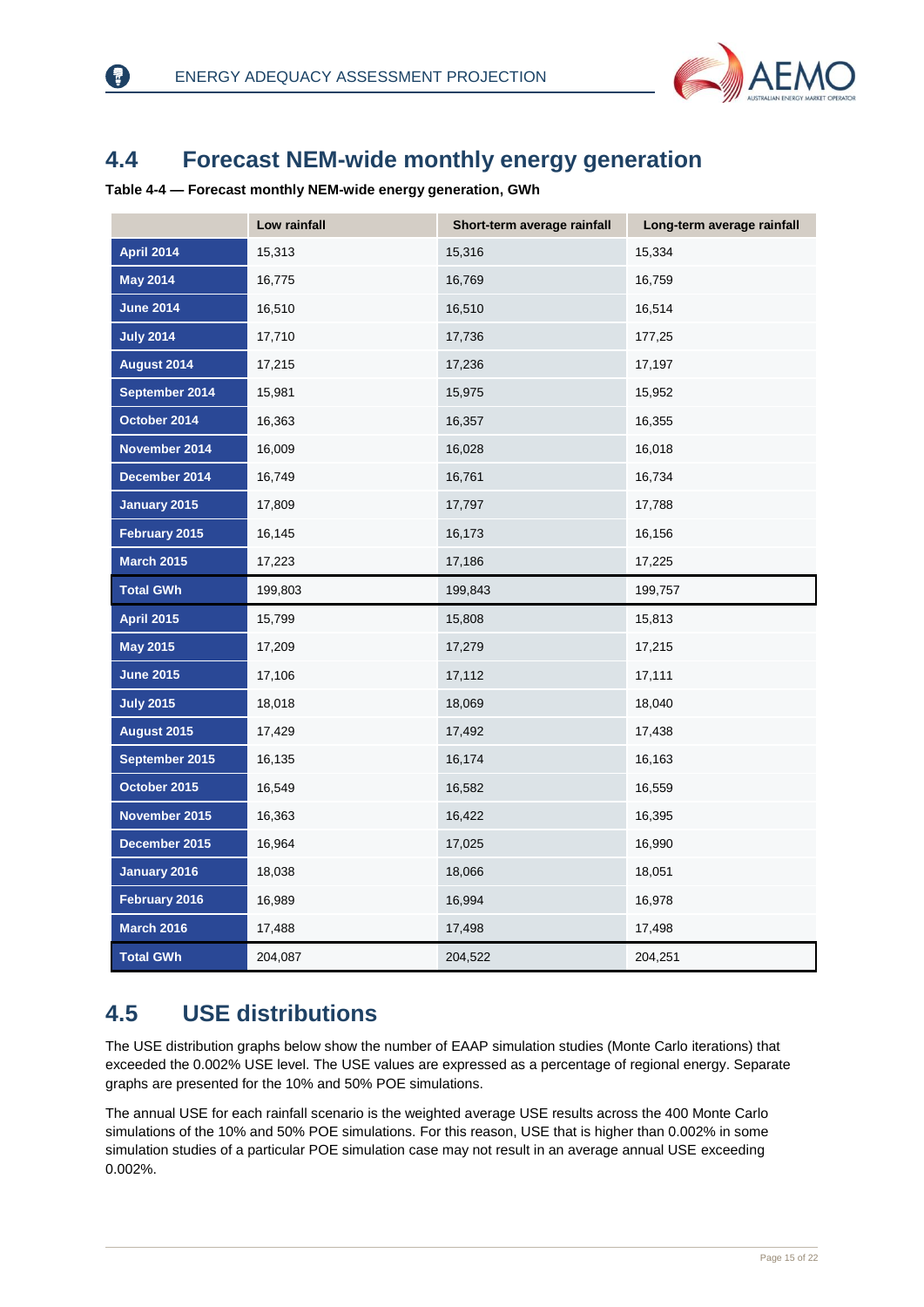



<span id="page-16-0"></span>**Figure 4-1 — Low rainfall 10% POE demand scenario – Year 1**

<span id="page-16-1"></span>**Figure 4-2 — Low rainfall 10% POE demand scenario – Year 2**

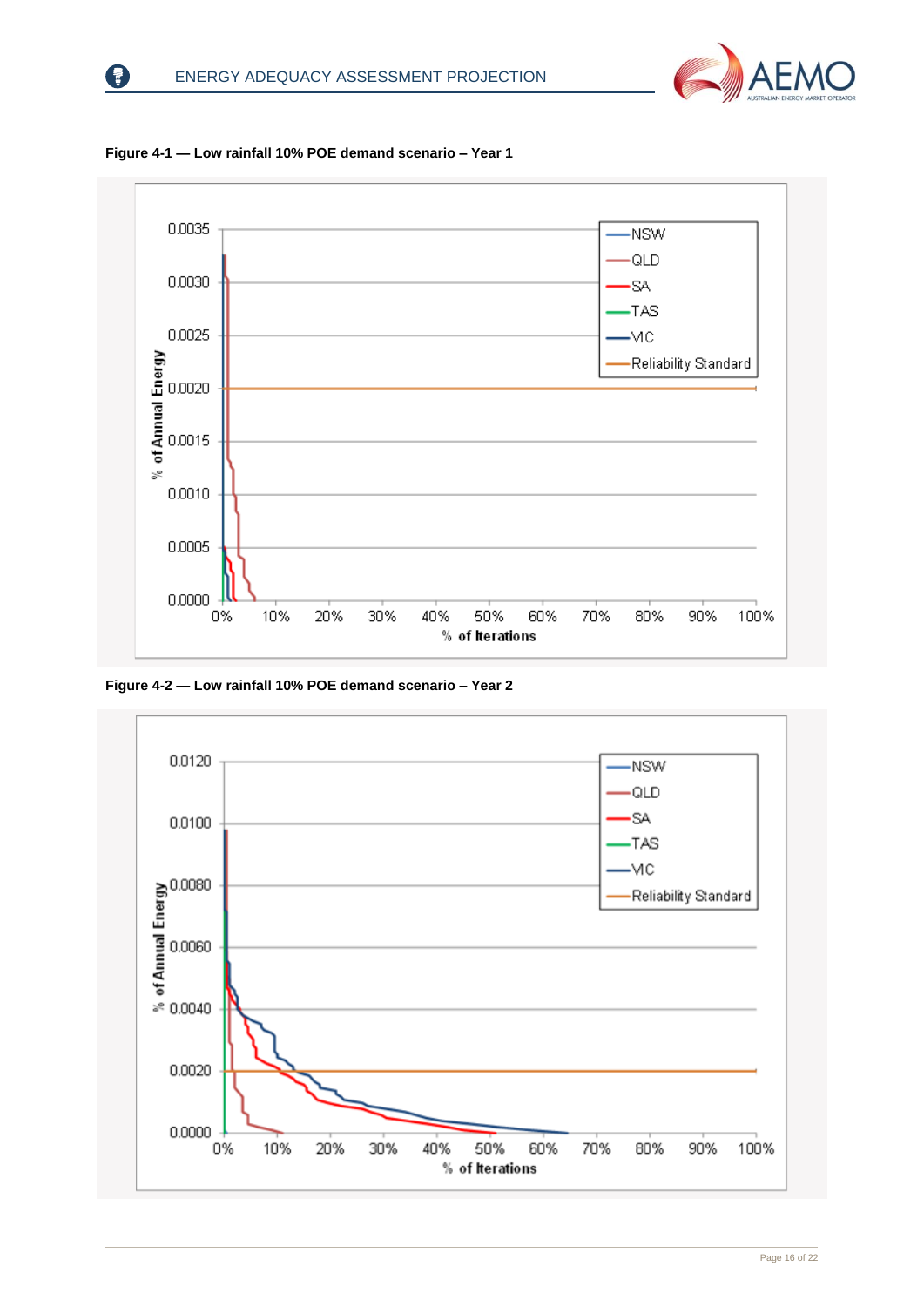

<span id="page-17-0"></span>



<span id="page-17-1"></span>**Figure 4-4 — Low rainfall 50% POE demand scenario – Year 2**

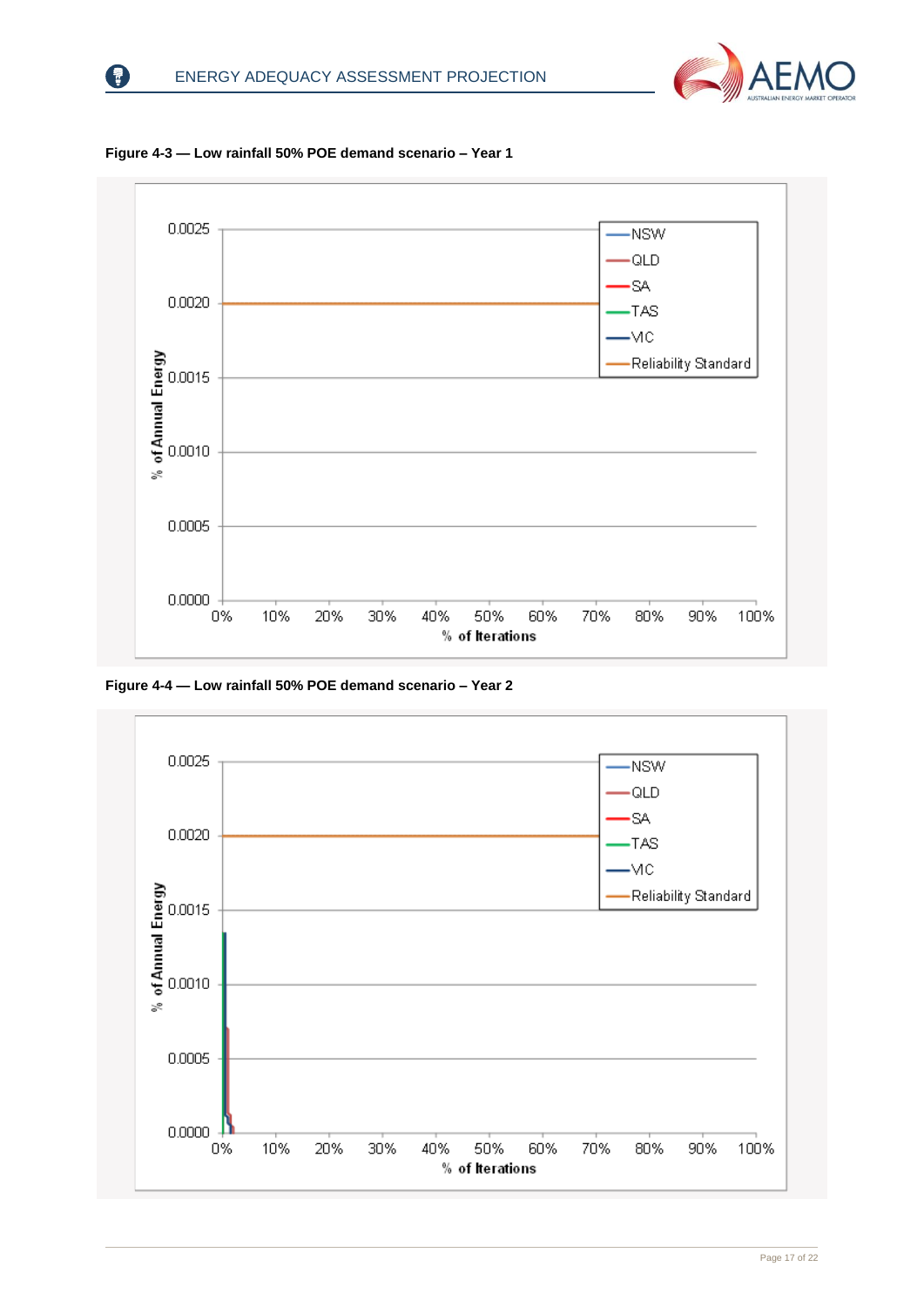



<span id="page-18-0"></span>**Figure 4-5 — Short-term rainfall 10% POE demand scenario – Year 1**

<span id="page-18-1"></span>**Figure 4-6 — Short-term rainfall 10% POE demand scenario – Year 2**

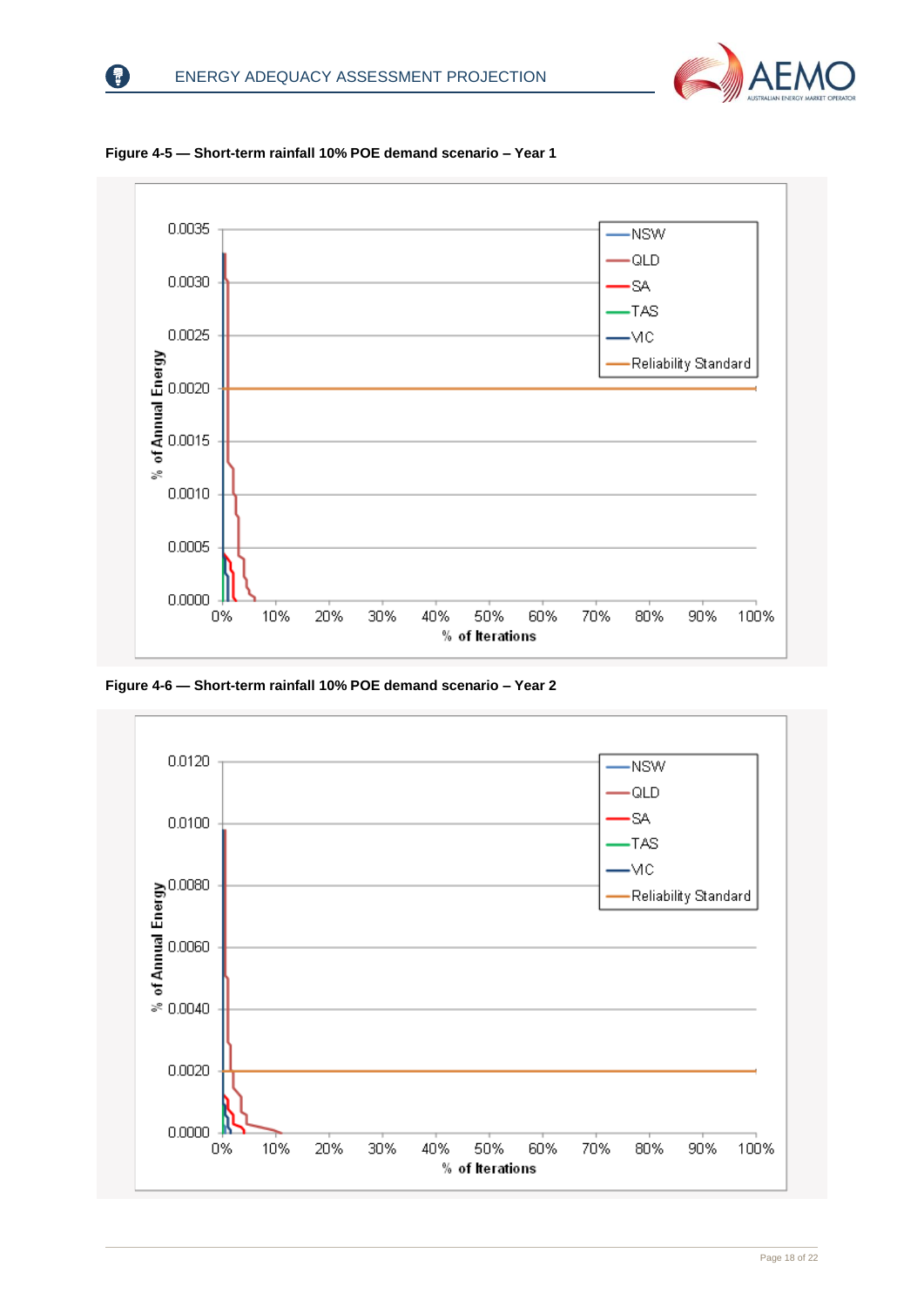



<span id="page-19-0"></span>**Figure 4-7 — Short-term rainfall 50% POE demand scenario – Year 1**

<span id="page-19-1"></span>**Figure 4-8 — Short-term rainfall 50% POE demand scenario – Year 2**

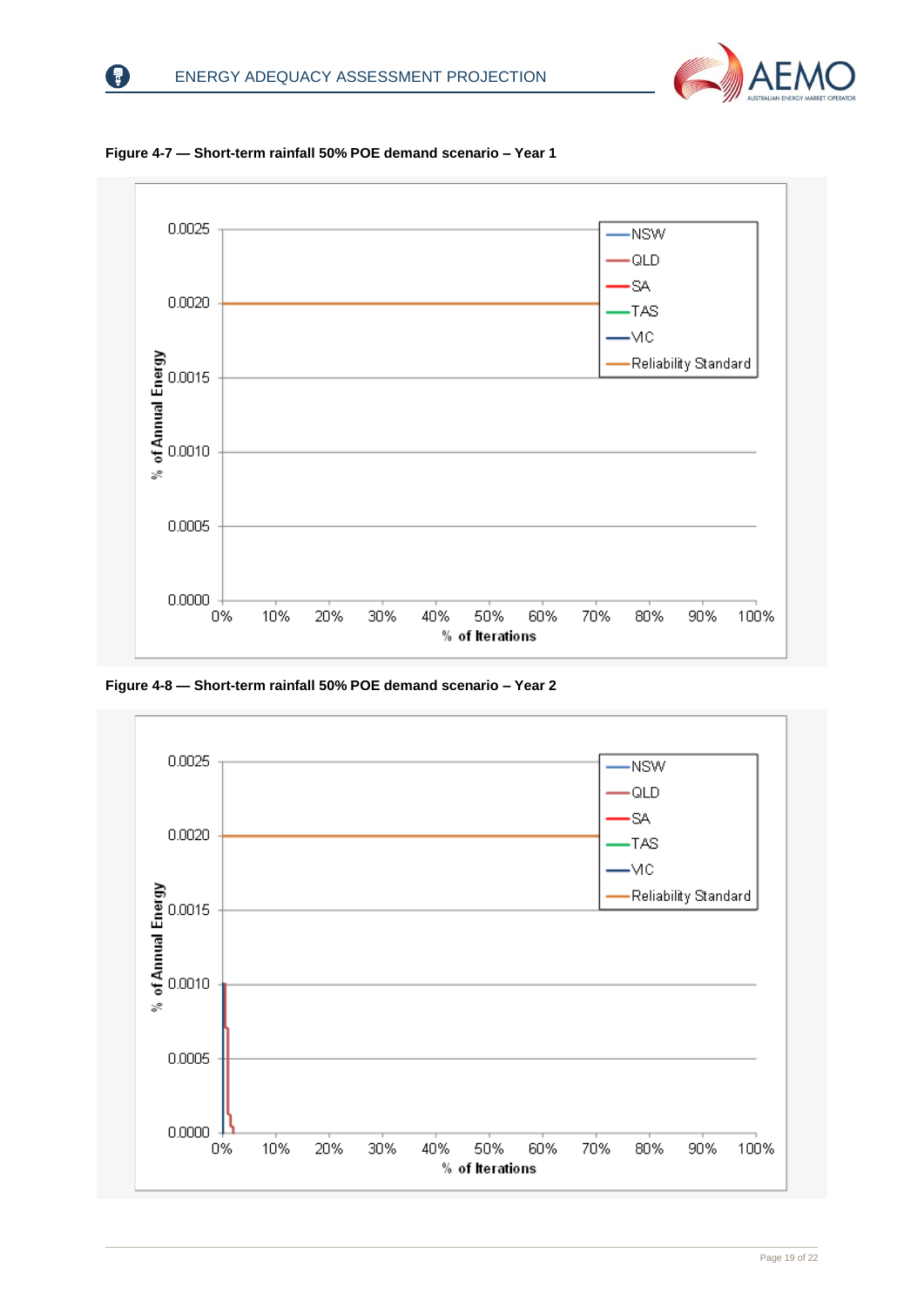



<span id="page-20-0"></span>**Figure 4-9 — Long-term rainfall 10% POE demand scenario – Year 1**

<span id="page-20-1"></span>**Figure 4-10 — Long-term rainfall 10% POE demand scenario – Year 2**

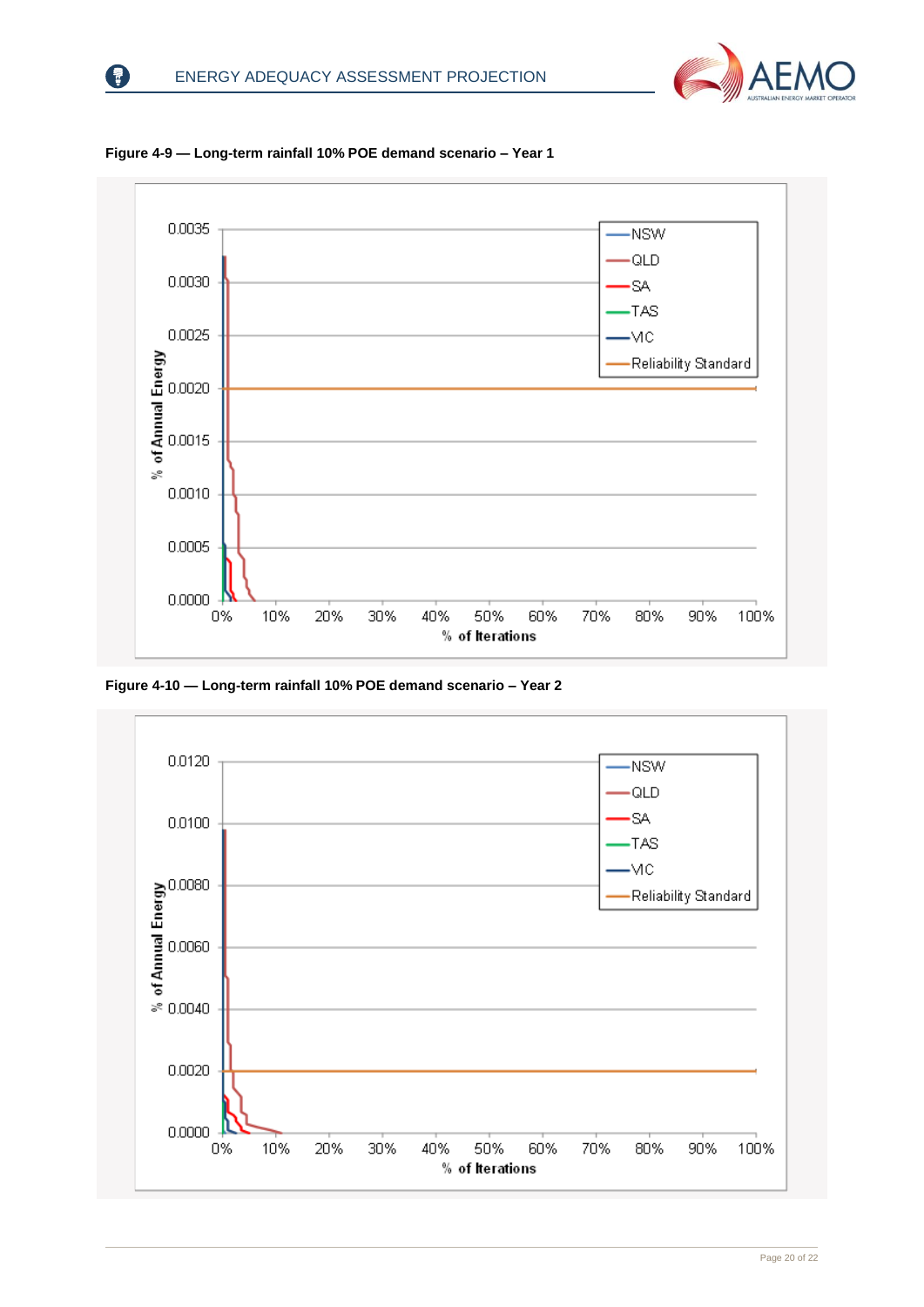



<span id="page-21-0"></span>**Figure 4-11 — Long-term rainfall 50% POE demand scenario – Year 1**

<span id="page-21-1"></span>**Figure 4-12 — Long-term rainfall 50% POE demand scenario – Year 2**